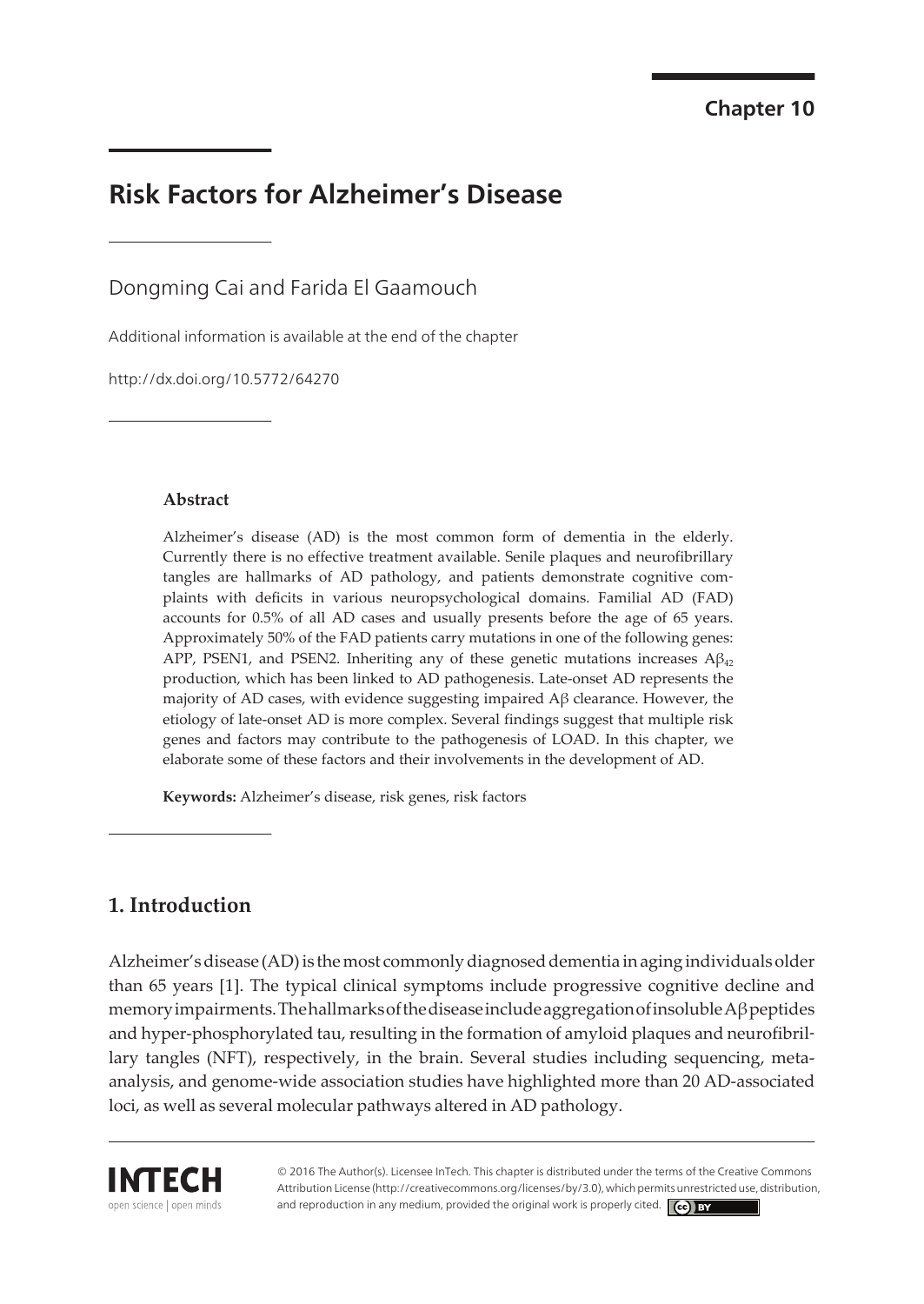### **2. Complexity of the disease**

Alzheimer's disease is a complex multifactorial disorder, in which genetic predisposition and environmental factors interact with disease processes. The genetic polymorphism of amyloid precursor protein (APP) or genetic mutations of presenilin 1 (PSEN1) [\[2\]](#page-9-0) or presenilin 2 (PSEN2) are well known to be the major genetic causes of familial early-onset AD (EOAD) [\[3–](#page-9-0) [6](#page-10-0)]. These mutations have been shown to induce a preferential generation of  $A\beta_{42}$  with a high propensity for aggregation [[7](#page-10-0)]. On the other hand, the most common genetic risk factor for sporadic AD is the apolipoprotein E (APOE) gene (located on chromosome 19) [[8](#page-10-0)]. Subsequent genome-wide association studies identified several new risk genes [\[9–11](#page-10-0)]: the gene for clusterin (CLU) also known as apolipoprotein J (localized on chromosome 8), the gene encoding the complement component (3b/4b) receptor 1 (CR1) (located on chromosome 1), the gene encoding PI-binding clathrin assembly protein (PICALM) (located on chromosome 11), the gene encoding the bridging integrator 1 (BIN1) (located on chromosome 2), and the disabled homolog 1 (DAB1) (located on chromosome 1). Later studies identified additional novel risk loci associated with late-onset AD such as SORL1, TREM2, MS4A, ABCA1 and 7, and CD33 [[12\]](#page-10-0). The implication of these newly identified genes in the disease mechanism(s) are yet to be elucidated, with some evidence suggesting possible involvements in clearance dysfunction, lipid metabolism [\[13](#page-10-0)] (El gaamouch et al., 2016 in press), immune response and APP metabo‐ lism [[14\]](#page-10-0).

Studies conducted on cohorts composed of normal and AD twins not only showed the impact of genetic factors in AD [[15\]](#page-10-0), but also revealed a considerable importance of environmental factors in disease onset and development [\[16](#page-10-0)]. Environmental factors include socio-demographic factors such as age, level of study, life style, physical activity, eating habits, and tobacco or alcohol consumption. Other comorbidities related to life style such as hypertension, dyslipidemia, and diabetes have also been associated with AD pathogenesis.

In this chapter, we elaborate some of these AD risk genes and environmental factors, as well as their involvements in the pathogenesis of AD based on the state of our current knowledge.

### **3. Aβ and tau**

Aβ isoforms are 39–43 amino acid peptides present as soluble Aβ<sub>40</sub> or insoluble Aβ<sub>42</sub>. In physiological condition,  $\beta_{40}$  represents more than 90% of  $\beta_{40}$  while  $\beta_{42}$  levels are less than 5%. A possible function of Aβ under physiological conditions may be inhibiting γ-secretase activity to generate more  $\mathbf{A}\beta$  in a negative feedback control mechanism [\[17](#page-10-0)]. However, under pathological conditions,  $A\beta_{42}$  which is found in high concentrations in AD patients is prone to aggregate lacking the ability to inhibit  $\gamma$ -secretase [\[18](#page-10-0)–[20\]](#page-11-0).

Aggregated Aβ peptides, either soluble oligomers or fibrils, could induce a cascade of cellular events such as apoptosis [[21–24](#page-11-0)], oxidative injury [[24–26](#page-11-0)], alterations in kinase or phosphatase activities [\[26](#page-11-0)–[29\]](#page-11-0), microglial activation [\[30](#page-11-0)–[32\]](#page-12-0), and mitochondrial dysfunction [[33–35](#page-12-0)], which trigger neuronal death [[36, 37](#page-12-0)].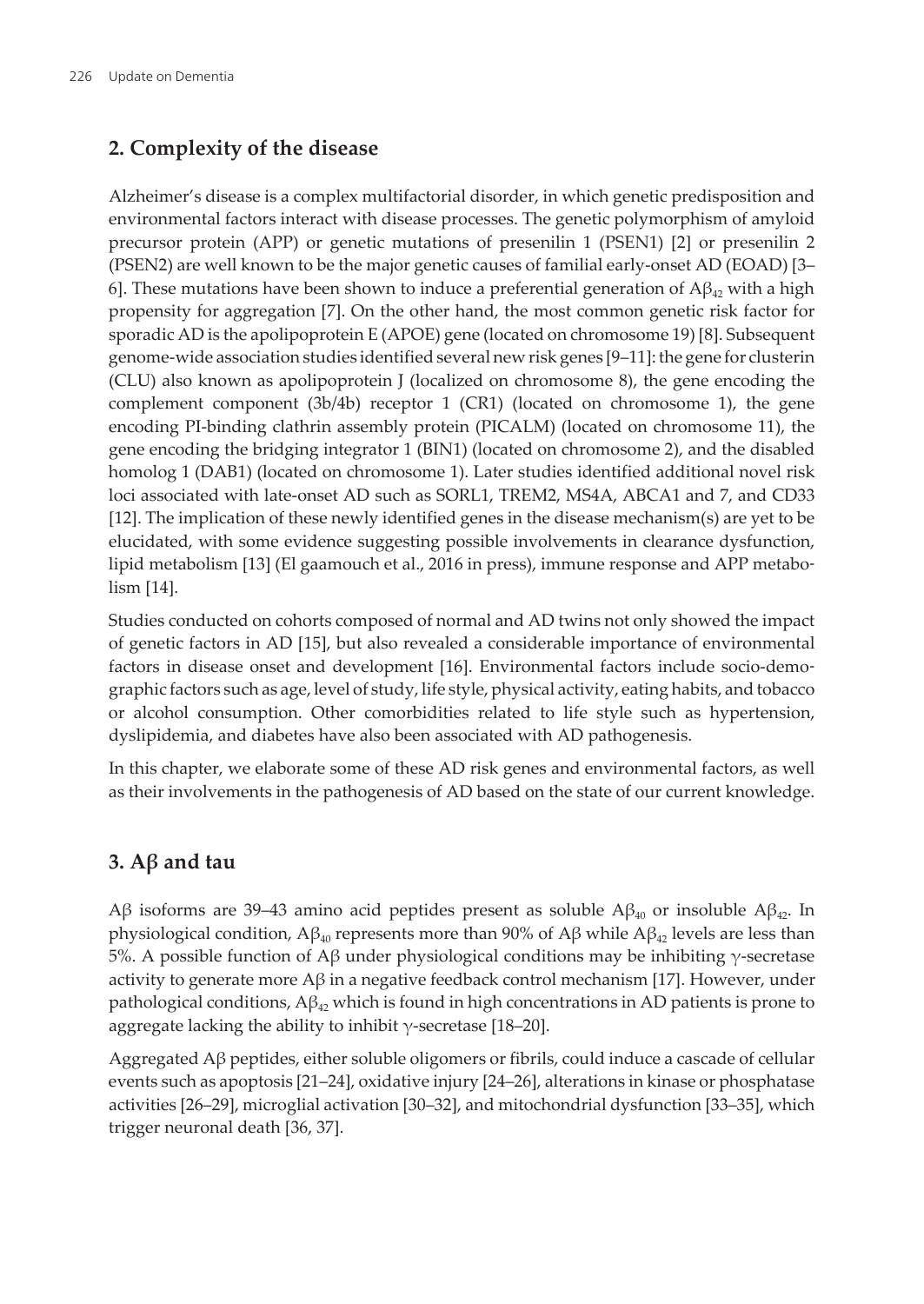The role of  $A\beta$  in AD pathogenesis has been extensively investigated by a large number of studies. However, only  $\mathcal{A}\beta$  accumulation is not sufficient to induce AD pathology. AD pathogenesis requires tau protein accumulation and deposits [[38, 39](#page-12-0)]. Some evidence supports the notion that  $\overrightarrow{AB}$  deposition induces tau pathology by promoting the intra-neuronal formation of NFT which consist of hyper-phosphorylated tau proteins. However, whether Aβ directly interacts with tau aggregates is still under debate [[40\]](#page-12-0).

Tau has been identified 40 years ago as a microtubule-associated protein by Weingarten et al [[41\]](#page-12-0). Tau is a highly soluble neuronal protein [\[42](#page-12-0)] mainly located in the axons, which promotes microtubule polymerization and stabilization [[43\]](#page-12-0). There are six isoforms expressed in the central nervous system [\[44](#page-12-0)]. Under physiological conditions, tau plays an important role in the regulation of axonal transport, neuronal signaling pathways, DNA protection, and synaptic function [[45–](#page-12-0)[47](#page-13-0)]. During early stages of development, tau isoforms are highly phosphorylated [[44\]](#page-12-0), and it is hypothesized that fibrillary deposits of hyper-phosphorylated tau contribute to synaptic dysfunction in AD [\[48](#page-13-0)].

### **4. APP, PS, and other genes involved in Aβ biogenesis**

As stated above, accumulation and aggregation of Aβ peptide are part of the starting steps of AD. The accumulation can result from Aβ overproduction or an alteration of its clearance. Aβ peptide is derived from APP as a result of sequential cleavage by β- and  $\gamma$ -secretases [\[49\]](#page-13-0). Its elimination is mediated through proteolysis and/or lysosome degradation system.

Forty well-known APP gene missense mutations within Aβ coding regions or close to the processing sequence, are shown to result in an increase of Aβ fibril deposition [[50,](#page-13-0) [51](#page-13-0)] accounting for an autosomal form of the disease: EOAD [\[52](#page-13-0)]. Among these mutations, A673V and E693D mutations have been associated to the autosomal recessive EOAD [\[37](#page-12-0), [53](#page-13-0)], while 30 other dominant mutations were involved in autosomal dominant EOAD [\[53](#page-13-0)].

Interestingly, a recent study conducted on the Icelander population highlighted a mutation on APP gene that has a neuroprotective role in AD. It was reported that the A673T mutation of APP, which is close to BACE1 proteolytic site, protects against cognitive loss and AD development in old individuals. They also showed that this mutation reduced levels of  $A\beta_{40}$  and  $\mathcal{A}\beta_{42}$  by approximately 40%. These results were later confirmed by another separate study [[54\]](#page-13-0).

APP is subjected to two independent proteolysis [[55\]](#page-13-0) known as non-amyloidogenic and amyloidogenic pathways. In non-amyloidogenic pathway, APP is cleaved by  $\alpha$ -secretase ADAM within the A $\beta$  amino acid sequence, thus preventing the formation of amyloid peptide fragment [\[5,](#page-10-0) [56](#page-13-0)–[58\]](#page-14-0). ADAM belongs to the disintegrin and metalloproteinase domain protein family [[59–61](#page-14-0)], and ADAM10 is the most represented  $\alpha$ -secretase isoform in the brain. A few rare ADAM10 mutations have been associated with LOAD with evidence suggesting that these mutations disrupt α-secretase and increase  $\text{A}\beta$  deposition [[62\]](#page-14-0). The amyloidogenic pathway is mediated by both β- and γ-secretases to generate  $\text{A}\beta$ . The γ-secretase, which catalyzes APP cleavage into toxic  $\beta$  fragments, is formed by a complex formation of four components: PSEN1, PSEN2, nicastrin, APH-1, and PEN2 [[53\]](#page-13-0).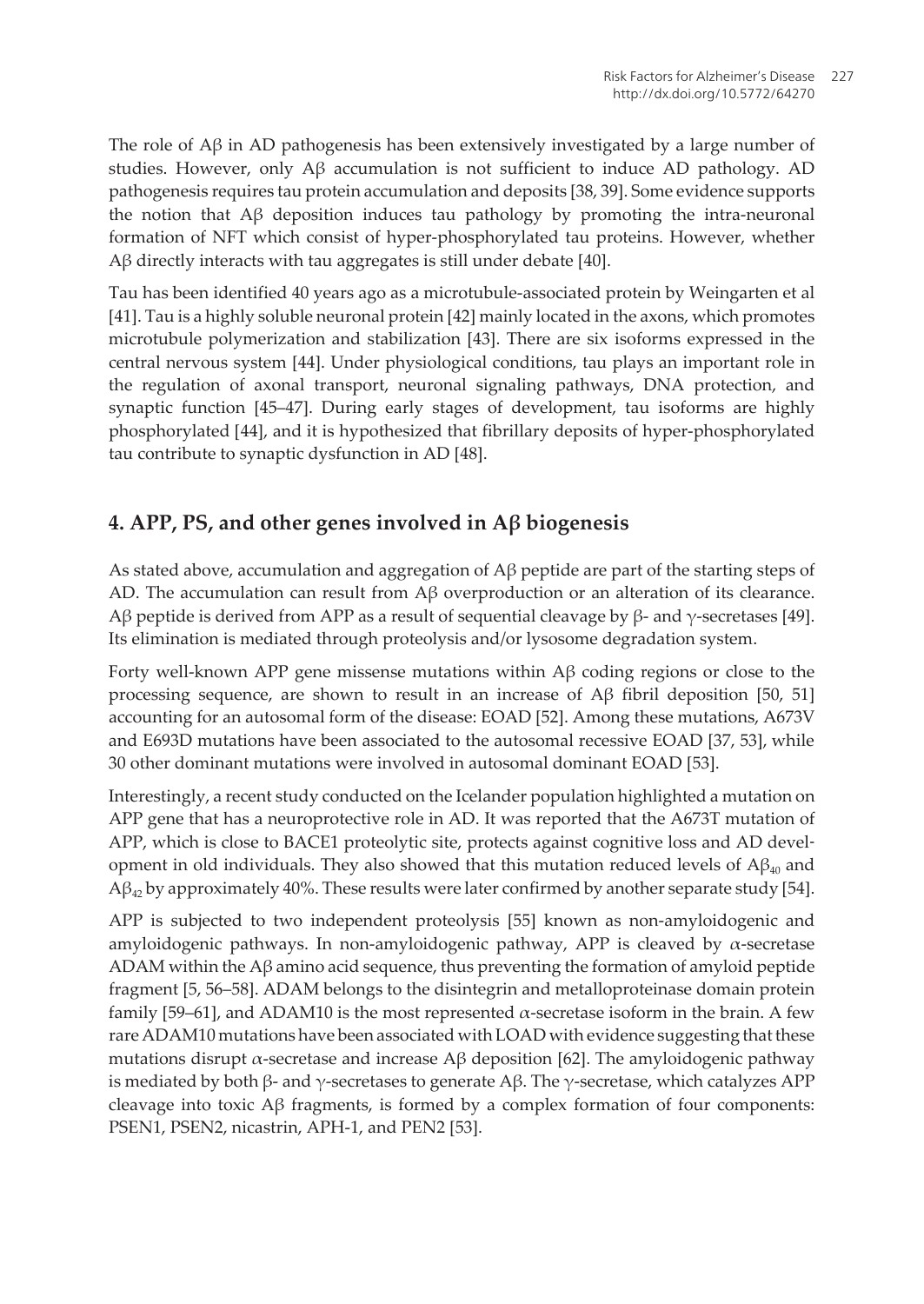While APP mutations account for a small part of EOAD, mutations on PSEN1/PSEN2 have been identified as critical genes in EOAD [[63\]](#page-14-0), which are shown to increase  $A\beta_{4/2}/A\beta_{40}$  ratios and promote  $A\beta_{4}$  accumulation [\[64](#page-14-0), [65\]](#page-14-0). After proteolytic cleavage of full-length presenilin to generate N-terminal and C-terminal fragments and assembly into γ-secretase complex, γsecretase is transported to cell surface where it acts on APP processing and cleavage. Both PSEN1 and 2 mutations increase formation of Aβ species and deposition of amyloid plaques [[63, 66](#page-14-0), [67\]](#page-14-0). PSEN1 mutations by altering APP  $\gamma$ -secretase cleavage site promote A $\beta_4$ , generation [\[68](#page-14-0)]. PSEN2 mutations lead to AD with a slower progression than PSEN1 mutations [\[67\]](#page-14-0).

Besides their role in APP processing, presenilins are involved in many other cellular functions such as Notch signaling and differentiation [\[69](#page-14-0)], calcium homeostasis [\[70](#page-15-0)], gene expression via interaction with transcriptional coactivators like CREB-binding protein [[71\]](#page-15-0). It was reported that PSEN1 exhibited neuroprotective functions through ephrin-B [\[72](#page-15-0)], and that defects in these functions with genetic modifications are implicated in AD pathogenesis. In AD trans‐ genic animal models, APP mutations or in combination with presenilin 1 mutations induced Aβ plaque formation similarly to what were seen in AD human brains [[73\]](#page-15-0). Interestingly, comparatively to sporadic AD cases, patients with PSEN1 mutations had more senile plaques and NFTs developed in their brains, suggesting that PSEN1 may enhance tau deposition as well [[74\]](#page-15-0).

### **5. Genetic risk factors in sporadic AD**

Among all identified genetic factors involved in the disease, APOE gene has been extensively studied over the past decade or so. APOE is a major risk gene associated with AD, is located on chromosome 19 [\[75](#page-15-0)], and encodes for apolipoprotein E, a 34-kDa lipid binding protein involved in triglycerides and cholesterol transport [\[76](#page-15-0)–[81\]](#page-15-0). Three ApoE isoforms which differ by single amino acid substitutions have been found in humans: ApoE2, ApoE3, and ApoE4. ApoE4 carriers present with high levels of cholesterol and LDL in the plasma, which predis‐ pose the carriers to cardiovascular disease and AD [[82\]](#page-15-0). ApoE4 carriers contribute to about 50% of AD cases. While ApoE2 decreases the risk and delays the onset of AD [[53\]](#page-13-0), ApoE4 multiplies the risk of EOAD and late-onset AD (LOAD) by approximately 3-fold for heterozygous and 10-fold for homozygous carriers [\[62](#page-14-0)]. ApoE4 is shown to increase amyloid plaque formation by altering Aβ clearance [[83\]](#page-16-0) and promoting fibrillary aggregations [\[84](#page-16-0)].

New methods of genetic mapping of single-nucleotide polymorphisms (SNP) provided new information regarding genes involved in increasing or decreasing the risk of AD. Besides wellestablished AD risk genes described above, nine additional AD-related genes including complement receptor 1 (CR1), bridging integrator 1 (BIN1), clusterin (CLU), phosphatidylinositol-binding clathrin assembly protein (PICALM), MS4A4/MS4A6E, CD2AP, CD33, EPHA1, and ATP-binding cassette transporter (ABCA7) have been unveiled by genome-wide association and sequencing studies [\[85](#page-16-0), [86\]](#page-16-0).

The CR1 gene polymorphism rs6656401 was the first found to be associated with AD in European population [\[85](#page-16-0)]. A study conducted on two Canadian cohorts further showed that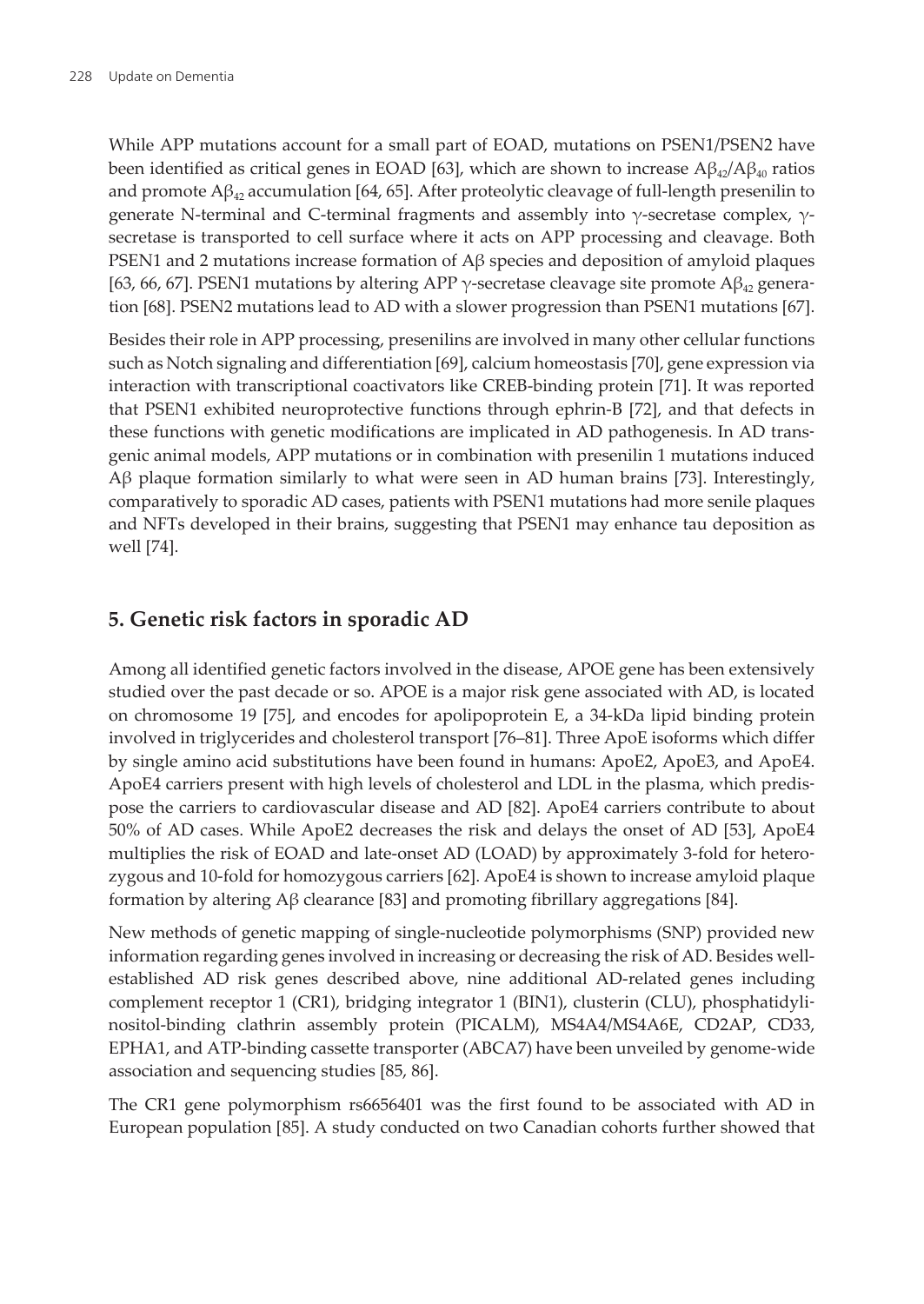polymorphisms in CR1 (rs6656401 and rs3818361), BIN1 (rs7561528), and CD33 (rs3865444) are highly associated with LOAD [[87\]](#page-16-0). The CD33 polymorphism seems to provide neuroprotection against AD through inhibition of CD33 expression with a subsequent decrease in brain  $A\beta_{42}$  levels [[88\]](#page-16-0).

Recent studies have also identified a risk gene: the triggering receptor expressed on myeloid cells 2 (TREM2) encodes an immune receptor preferentially expressed in microglia, which are involved in inflammation and phagocytosis [[89–91](#page-16-0)]. TREM2 is localized in cerebral regions where AD pathologies exhibit [\[90](#page-16-0), [92](#page-16-0), [93\]](#page-16-0). Some evidence suggests that activated TREM2 is involved in Aβ clearance during AD [\[94](#page-16-0), [95](#page-17-0)]. A study reported that TREM2 mutations prevent its physiological function in Aβ clearance [\[90](#page-16-0)]. Autosomal recessive loss-of-function mutations of TREM2 are associated with increased risks of AD leading to development of early-onset dementia [\[96](#page-17-0)].

TREM2 receptor is found to be cleaved in the ectodomain to release a soluble fragment (sTREM2) that is detectable in cerebrospinal fluid (CSF) [\[96](#page-17-0), [97](#page-17-0)]. A cross-sectional study reported that sTREM2 levels in the CSF of AD patients were higher than in controls while TREM2 variant (R136Q, D87N, Q33X, or T66M) carriers exhibited lower levels of CSF sTREM2. Interestingly, R47H variant carriers displayed significantly higher levels of CSF sTREM2 than non-carriers, suggesting that this variant different from other variants, increases AD risk through a mechanism not necessarily involving TREM2 protein expression. This study also showed that elevated sTREM2 levels in the CSF were strongly correlated with levels of tau and hyper-phosphorylated tau but not with  $A\beta_{42}$  levels [\[96](#page-17-0), [98](#page-17-0)]. These observations have been reproduced by another study [[97\]](#page-17-0), implicating that elevated CSF sTREM2 levels could be used as a potential biomarker for early symptomatic phase of AD.

ATP-binding cassette subfamily B member (ABCB) gene has been reported to play a role in AD pathogenesis as well. ABCB encodes P-glycoprotein (P-gp) which is essential for  $\mathbf{A}\beta$ clearance, and its inhibition as a consequence of genetic polymorphisms prevented  $A\beta$ clearance in an AD mouse model [\[99](#page-17-0)]. Decrease in P-gp expression levels was found to correlate with increased  $Aβ$  deposition [\[100\]](#page-17-0).

Finally, a recent meta-analysis in combination with sequencing study identified five novel genes associated with AD: HLA-DRB5–HLA-DRB1, PTK2B, SORL1, SLC24A4-RIN3, and DSG2 [\[101](#page-17-0)]. Their functional roles in disease mechanisms are yet to be characterized.

### **6. Epigenetic alterations in AD**

Epigenetic variabilities such as histone modifications, DNA methylation/demethylation, and microRNA regulation have been reported not only in the aging processes of different tissues but also in neurodegenerative diseases such as AD. These epigenetic changes might play a pathogenic role in disease mechanism [[102](#page-17-0)–[108](#page-17-0)].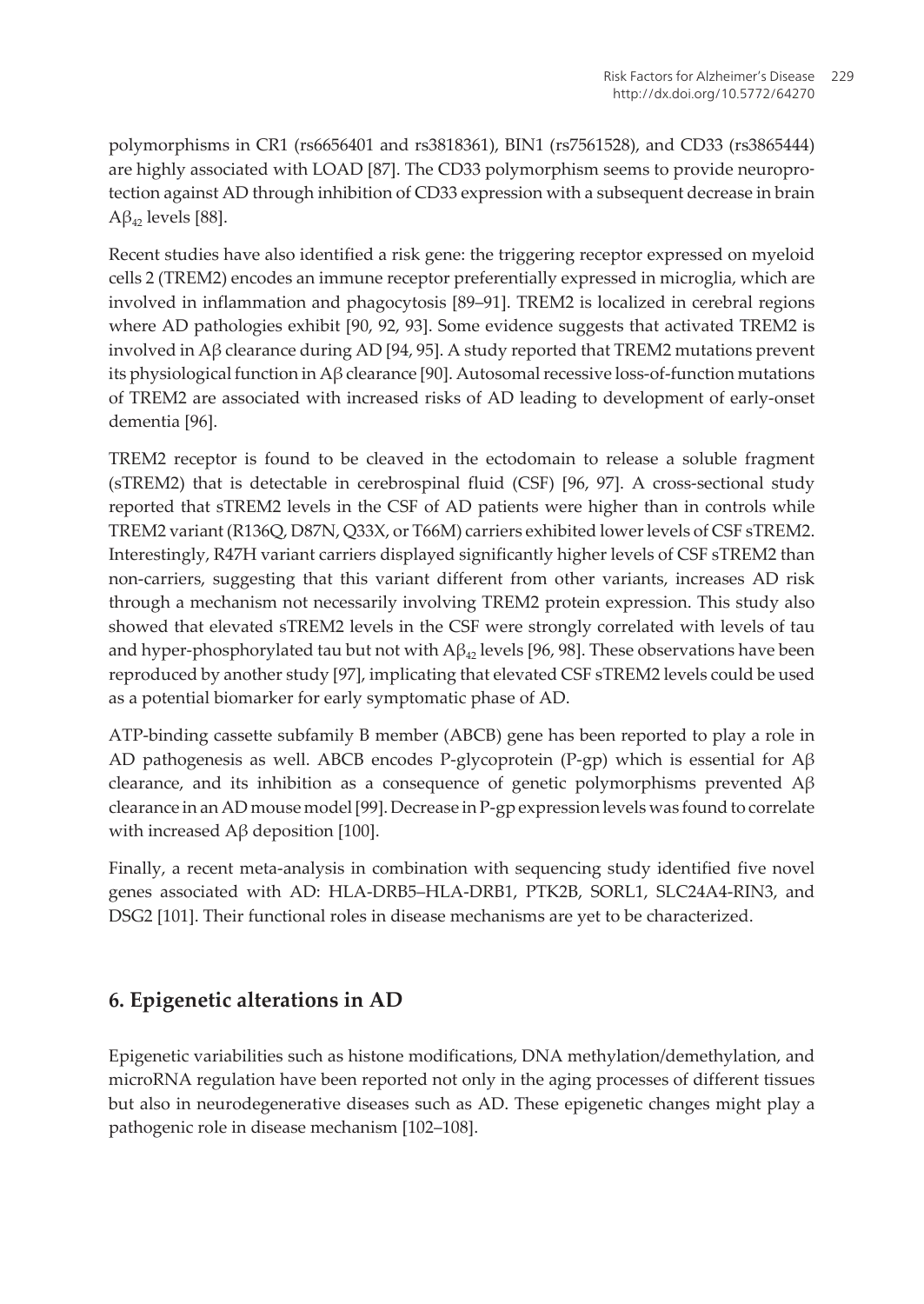#### **6.1. Histone modifications**

A few recent studies reported histone modifications in AD [[105](#page-17-0), [109](#page-17-0), [110\]](#page-18-0). For example, histone acetylation such as H4 acetylation was decreased in APP/PS1 transgenic mice, which might be involved in cognitive deficits [\[109,](#page-17-0) [111,](#page-18-0) [112](#page-18-0)]. Another study reported increased H3 and H4 acetylation in the 3xTg-AD mouse model compared to wild-type mice [[113](#page-18-0)]. Levels of phosphorylated histone proteins such as HDAC6 and H3S10 were found to be increased in AD brain regions and neurons [\[114,](#page-18-0) [115](#page-18-0)]. Finally, levels of methylation, acetylation, and phosphorylation of histone H3 were showed to be elevated in AD individual cortex [[116](#page-18-0)].

#### **6.2. DNA methylation/demethylation**

Genes containing CpG islands are methylated in their promoter regions. Differences in methylation have been reported in APP, BACE, PS1, and APOE genes [[105](#page-17-0), [107\]](#page-17-0). For example, one study showed that methylation in APP promoter region was decreased in the brains of old AD patients compared to young [[117](#page-18-0)]. Evidence suggests that hypo-methylated promoter region of APP gene was correlated with an increased  $\text{A}β$  production [\[118\]](#page-18-0), which resulted in an increase of the genome-wide hypo-methylation, leading to upregulation of neuro-inflam‐ mation and apoptosis genes, subsequently applying a positive feedback control on  $A\beta$ production [\[105\]](#page-17-0).

The changes in DNA methylation at PSEN1 and APOE promoter regions are variable based on results from different studies. PSEN1 promoter may be up- or downregulated by DNA methylation in AD [[119](#page-18-0), [120](#page-18-0)]. PSEN1 promoter hypo-methylation increased PSEN1 expression which resulted in an elevated  $\beta$ β production [[121](#page-18-0)]. The APOE gene presents a duality in its structure; while its 5′-promoter CpG site is hypo-methylated, the 3′-CpG island is hypermethylated. Wang et al. suggested that aberrant epigenetic modifications in these CpG sites may contribute to LOAD [\[105,](#page-17-0) [118](#page-18-0)]. High levels of CLU (APOJ) gene, due to high methylation of CpG regions in the promoter of CLU, were observed in AD and might be associated with disease severity and clinical progression [\[122\]](#page-18-0).

Tau promoter region was also found to be affected by methylation changes during AD [\[117\]](#page-18-0). For example,  $A\beta_{25-35}$  induced demethylation and increased tau phosphorylation and NFTs formation [\[123\]](#page-18-0), which may be resulted from hypo-methylation of protein phosphatase 2A (PP2A) [\[102, 103,](#page-17-0) [124\]](#page-19-0).

Recently, Sánchez-Mut et al. studied CpG 5′-region gene methylation patterns in different brain regions of AD mouse models and found hyper-methylation of three new target genes which could be involved in AD: thromboxane A2 receptor (TBXA2R), sorbin and SH3 domain containing 3 (SORBS3), and spectrin β4 (SPTBN4) [[125](#page-19-0)]. Finally, genes involved in cell cycle and apoptosis were found to be modulated by DNA methylation and upregulated in AD neurons and aging AD brains [[105](#page-17-0)].

### **6.3. miRNAs regulation in AD**

MicroRNAs (miRNAs) are noncoding regulatory RNAs that are known to modulate ∼60% of genome via post-transcriptional gene silencing. The alterations in epigenetic modulations by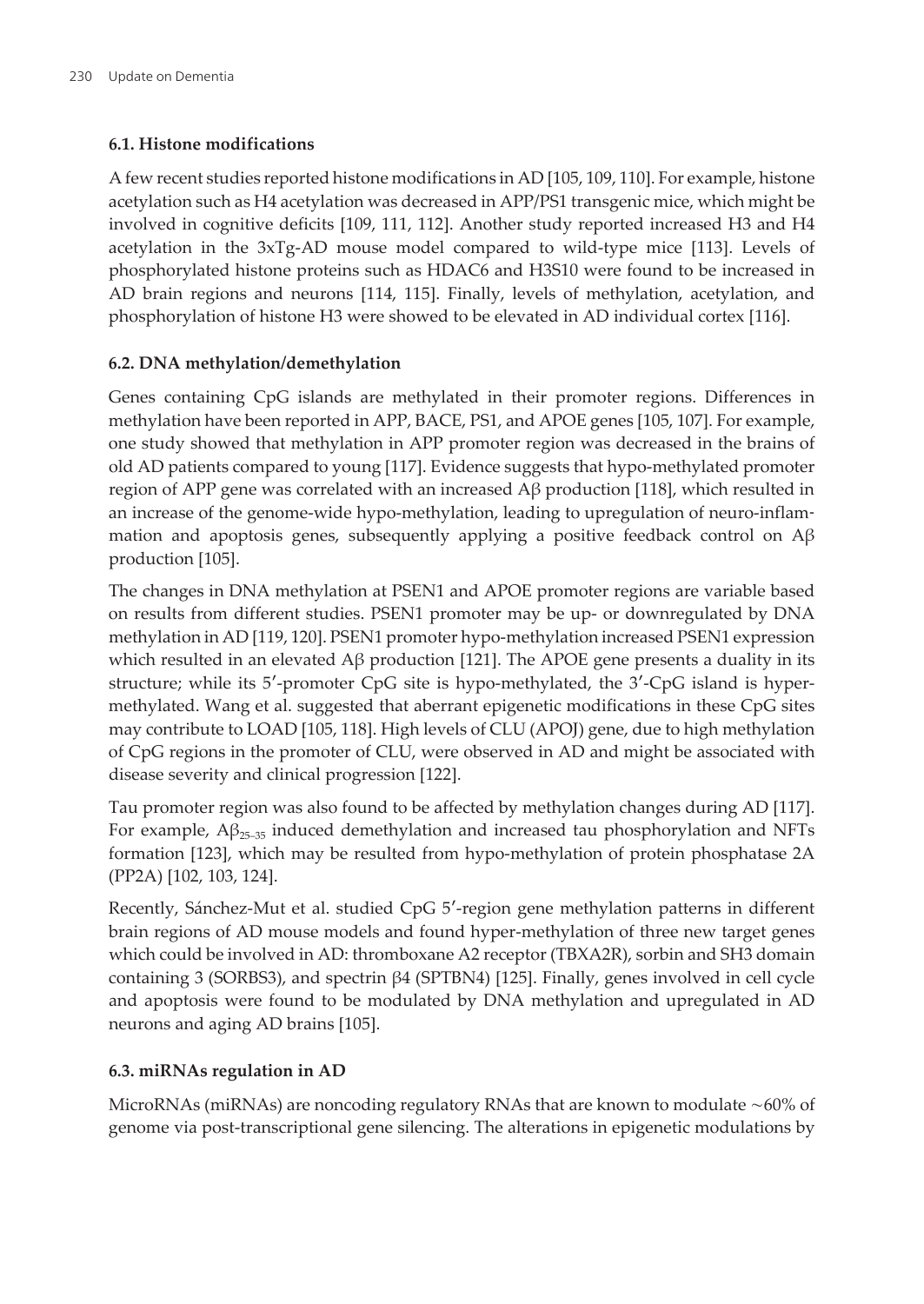miRNAs may promote abnormal expression of genes involved in AD [\[126, 127](#page-19-0)]. For example, Kumar et al. discovered a unique signature of seven circulating miRNAs in the plasma that could differentiate AD from non-AD individuals with >95% accuracy [[128](#page-19-0)]. Similarly, another miRNA-based signature from blood samples has been reported, which allowed disease detection with 93% accuracy and 95% specificity [[129](#page-19-0)]. It was also reported that four miRNAs (miRNA-9, miRNA-125b, miRNA-146a, miRNA-155) were involved in pathogenic signaling in AD brains and increased levels of these miRNAs were found in the CSF and brain samples of AD patients [\[130\]](#page-19-0).

Within an exhausted list of miRNAs in AD pathogenesis, some directly regulate APP mRNA [[105](#page-17-0)]. For example, miR-101 subexpression decreased APP levels and Aβ plaque formation in neurons [[131](#page-19-0)]. Conversely, miR-16 over-expression may trigger an impaired APP expression [[132](#page-19-0)]. miR-124 was reported to alter splicing of APP exons 7 and 8 in neurons [[133](#page-19-0)], and to regulate BACE1 expression [\[112\]](#page-18-0). Over-expression of miR-29c, miR-298, miR-328, and miR-195 reduced BACE1 expression and thereby decreased Aβ generation [\[134–136\]](#page-19-0).

Several miRNAs were found to regulate tau expression. For example, miR-132 was downre‐ gulated in some tauopathies [[133](#page-19-0)]. miR-9, miR-124, and miR-15a were reported to be downregulated in AD, affecting tau levels [\[78](#page-15-0), [133](#page-19-0)]. The miR-15/ERK1 pathway that modulates tau hyper-phosphorylation was found to be downregulated in AD brains [[78\]](#page-15-0). Altered levels of miR-26a in AD inhibited GSK-3β expression and thus affected production of NFT and Aβ in AD [[137](#page-19-0)–[139](#page-20-0)]. In a mouse model with impaired miRNA production, tau was highly phos‐ phorylated leading to NFT formation in mouse brains [[140](#page-20-0)]. Finally, downregulation of miR-212 was involved in NFT density in AD [\[139, 141\]](#page-20-0).

### **7. Gender differences**

Sex difference has a strong impact on AD risk. More than 60% of AD individuals are composed of postmenopausal women [\[76](#page-15-0), [77](#page-15-0)]. Two decades ago, a study showed that APOE4 risk for AD was higher in women. Women expressing just one allele of APOE4 presented the same risk to develop AD as men with two APOE4 alleles [\[142\]](#page-20-0). This observation has been confirmed by other studies [\[142–145\]](#page-20-0). APOE4 women with a single allele had a fourfold increase in risks of having AD, similarly as men with two copies of APOE4 allele [[143](#page-20-0)]. APOE4 homozygous women exhibited the greatest risk of developing AD and the shortest age of onset when compared to APOE2 or 3 carriers [[142](#page-20-0), [143](#page-20-0), [145\]](#page-20-0). The gender effects on rate of cognitive decline were also reported in APOE4 female carriers compared to men. For example, APOE4 heterozygous women displayed a faster decline in cognitive deterioration than elderly heterozygous men [[142](#page-20-0)]. Compared to men, APOE4 female carriers presented with a reduced neuronal network connectivity in the anterior cingulate cortex which is structurally connected to medial temporal lobe, showing reduced glucose metabolism [[146](#page-20-0)]. Payami et al. showed that APOE4 female mild cognitive impairment (MCI) patients displayed higher levels of CSF tau/Aβ ratios and tau than male MCI carriers [[143](#page-20-0)]. APOE4 female carriers suffering from mild AD were more prone to have high burden of  $A\beta$  plaques and NFT than AD male carriers [\[147\]](#page-20-0).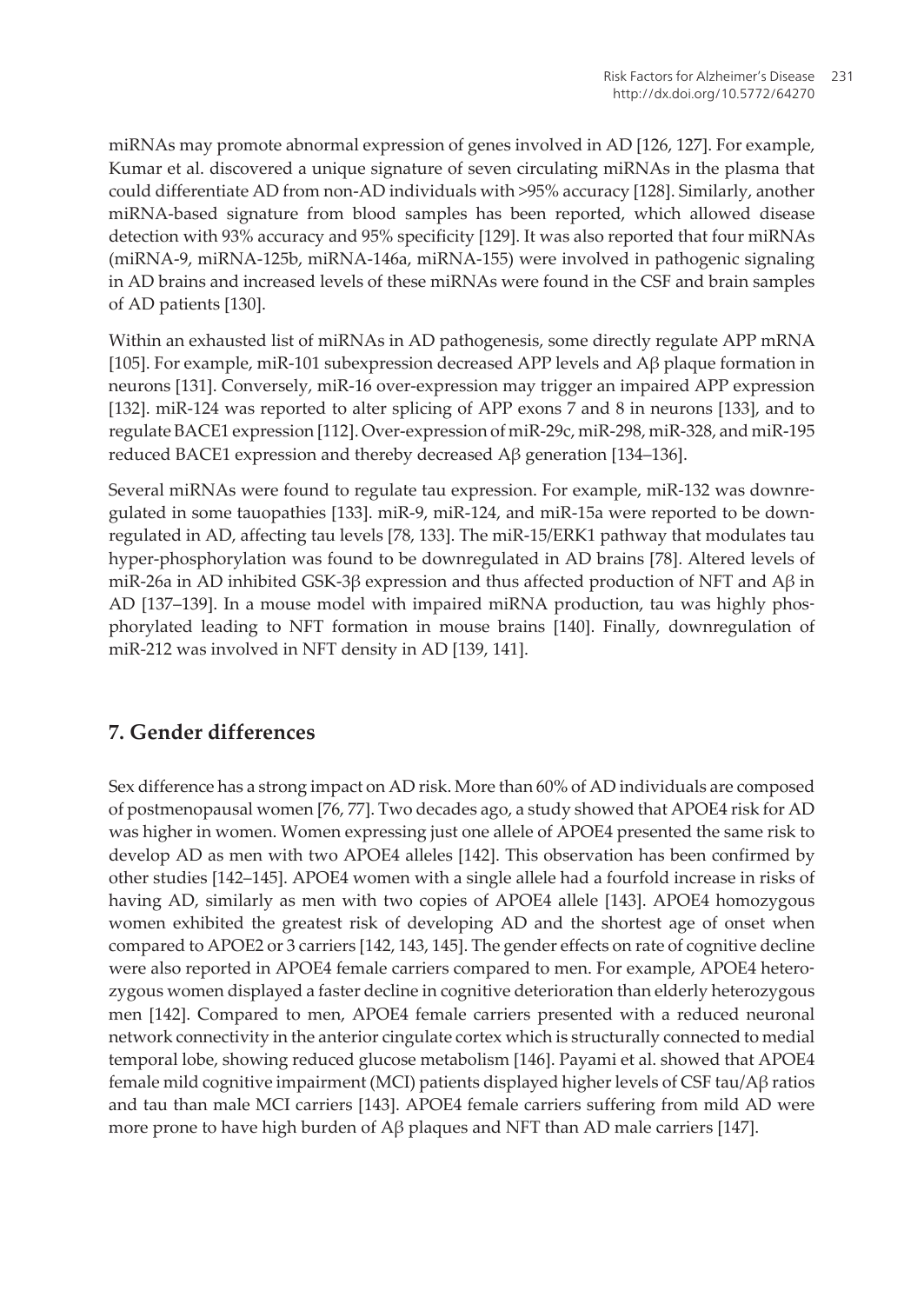Finally, estrogen receptor (ER) has been shown to regulate the risk of AD [[80,](#page-15-0) [148\]](#page-20-0). Two ERs are involved in this regulation: ERα and β. While ERβ was found to downregulate APOE gene and protein expression,  $ER\alpha$  acted on upregulation of APOE expression. Genetic polymorphisms in both ER (rs4986938) and (rs2234693) have been associated with high risks of AD [[148](#page-20-0)].

### **8. Environmental factors**

Cohort studies have shown that educational levels play a critical role in neurodegenerative diseases. A lower education level was found to be associated with a higher risk of developing dementia [[149](#page-20-0)–[151](#page-21-0)]. Based on the hypothesis of cerebral cognitive reserve, intellectual training as indicated by educational levels could contribute to the development of neural networks through densification of synapses and increase of brain vascularization [\[152\]](#page-21-0). Intellectual solicitation could then maintain dense networks in working conditions according to "Use it or Lose it" principle. Besides levels of knowledge acquired during youth, intellectual stimulation as frequent practice of intellectual activities in adulthood [[153](#page-21-0)] and older ages [[154](#page-21-0)] appears to be associated with a lower risk of dementia.

Lifestyle has an impact on the risk to develop AD as well. Longitudinal studies conducted in Europe and USA demonstrated positive effects of wealth activities such as social, physical, and intellectual activities on decreased risks of AD [[155](#page-21-0)]. Recent longitudinal studies conducted in general population reported an association of regular practice and/or sustained physical activities with lower risks of cognitive decline and dementia [\[156–160\]](#page-21-0).

Vascular diseases are precipitating factors for AD. The relationship between blood pressure and dementia is complex [[161](#page-21-0)]. Some epidemiological studies suggest that depending on the period of life hypertension appeared (before or after age of 65), high blood pressure did not exhibit homogeneous effects on the risk of dementia. For example, untreated hypertension around age of 50 increased the risk of developing dementia by four-fold compared to indi‐ viduals with normal blood pressure [[162](#page-21-0)].

Cholesterol, as an essential component of the brain, plays a critical role in regulation of amyloid plaque formation. However, results from numerous studies of the relationship between cholesterol levels and AD were rather contradictory [[163](#page-22-0)]. Some studies showed that high levels of cholesterol were found to increase risks of dementia by two-fold. This hypothesis led to clinical trials testing the use of statins which lower cholesterol production as treatment of AD. Besides cholesterol, hyperglycemia affects the risks of developing vascular dementia and AD. The risk of dementia was increased by up to three-fold among individuals with diabetes [[164](#page-22-0)].

Finally, the effect of nutrition on AD becomes a growing interest in recent years [[164](#page-22-0), [165\]](#page-22-0). Food intake plays a decisive role in the onset of systemic diseases such as hypertension, hyperlipidemia, diabetes, and cardiovascular disease which are closely associated to the risk of AD. Several cohort studies showed a relationship between antioxidant intake and lower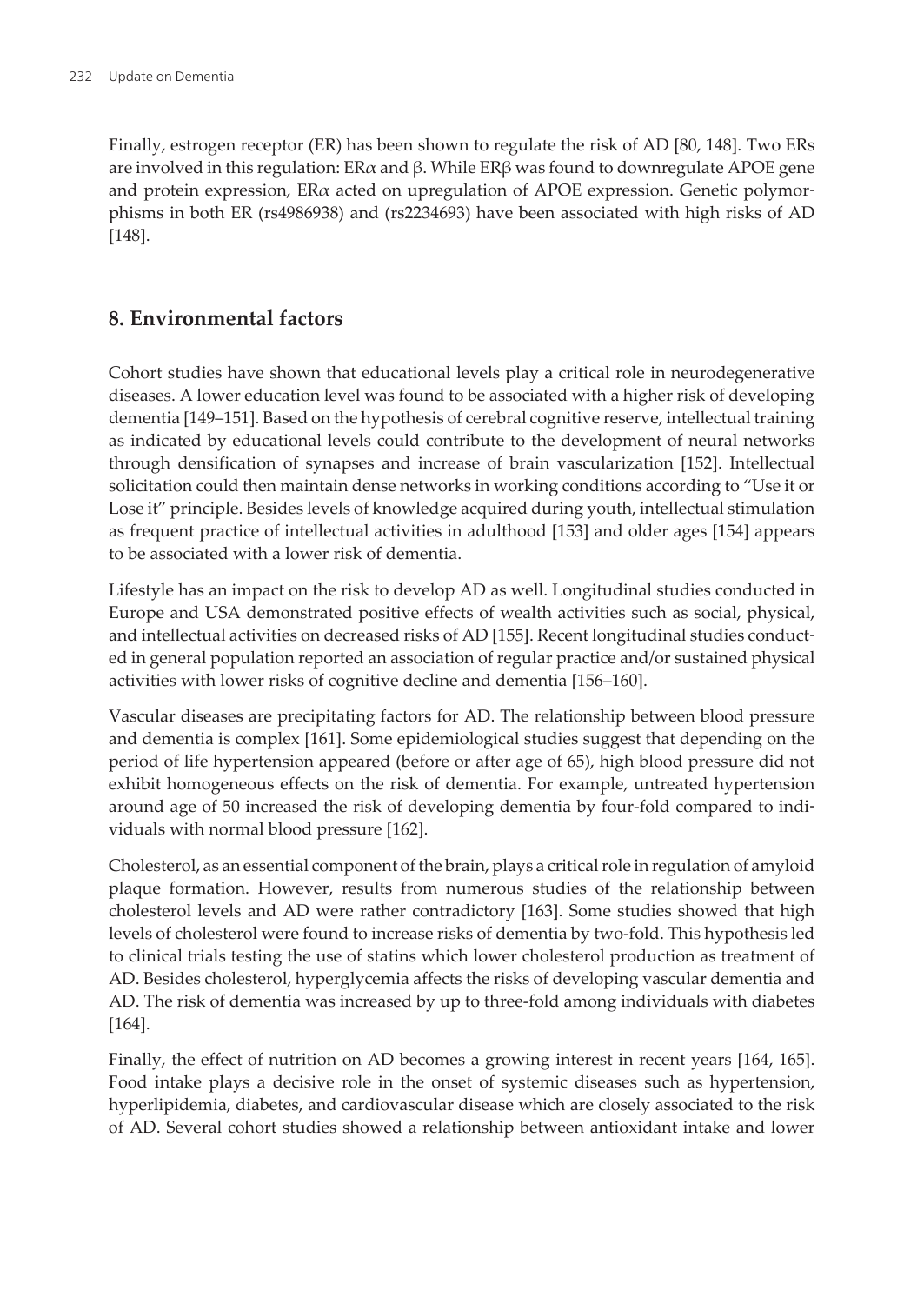risks of dementia and cognitive decline. Aging studies conducted in Europe demonstrated protective roles of fish consumption, which is rich in omega 3 polyunsaturated fatty acids (PUFA). The risk of cognitive decline was decreased in individuals displaying high omega 3 PUFA levels [\[166–168\]](#page-22-0). Interactions between fat dietary intake and genetic characteristics (including genes involved in lipid metabolism and transport) are implicated in this phenom‐ enon. For example, similar dietary intakes did not exhibit the same effects on cognitive function in individuals with different genetic heritage. Moreover, conflicted observations were reported from longitudinal studies of the association between nutrient involved in the cycle of homocysteine (including vitamins B6, B12, and folate) and the risk of dementia and/or cognitive deficit.

### **9. Conclusion**

It is clear that Alzheimer's disease (AD) that affects a growing number of individuals is a complex disease endowed with different facets. In this chapter, we summarize the state of knowledge in matters of research on AD based on studies that have contributed to major discoveries in the field. We provide a global overview about current understanding of the disease.

As we enunciated it above, there is a strong genetic predisposition to AD. Mutations and polymorphism in key genes such as APP, PSEN, and APOE affect different aspects of disease pathogenesis such as accumulation of aggregating proteins, defective clearance mechanism, lipid dyshomeostasis, neuronal dysfunction, and synaptic dysfunction. Environmental factors, which most of the time during evolution are responsible for genetic mutations, interact with genetic risk factors and contribute to AD development. Gender difference also has a considerable impact on the apparition of AD.

The complexity and multiplicity of these risk factors make AD an extremely difficult disease to treat. In fact, as of today, even if we have a better knowledge regarding some of these factors, researchers continue to discover new players. These findings raise the question of whether these factors are linked together, which ones are causes or consequences of the disease, how do they act: independently, or in an event cascade starting from a unique triggering factor. Many therapeutic approaches aimed at reducing clinical symptoms or preventing the disease have been developed and tested in clinical trials over the years. However, we have to acknowledge the fact that before we establish the cause and effect link between all these risk factors, and possibly provide a case-by-case treatment of the disease to individuals, it may be difficult to establish an effective treatment based on the heterogeneity of AD individuals.

### **10. Methods**

Article research was performed using Pubmed database and key words such as Alzheimer's disease, environmental factors, and genes were used for database search of articles published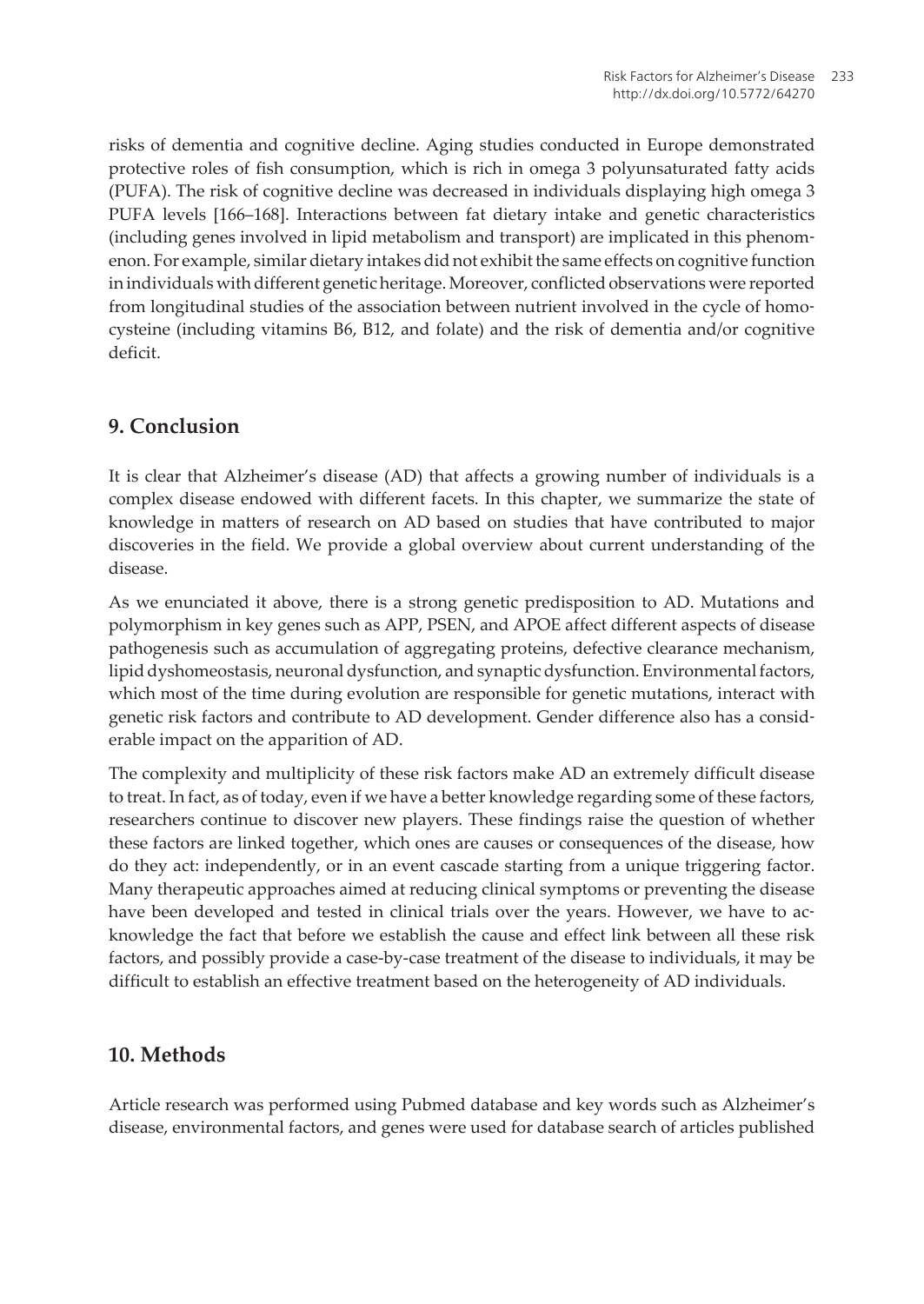<span id="page-9-0"></span>from 1975 to 2016. Articles relevant for the review were selected based on different criteria such as topics of interests, scientific rigor, and reproducibility of results.

### **Acknowledgements**

This work was supported in whole or in part by funding from Alzheimer Association (NIRP14-304720), Department of Veteran Affairs RR&D SPiRE (1I21RX001558-01A1), and NIH R01 (1R01AG048923-01) for DC.

## **Author details**

Dongming Cai<sup>1,2,3\*</sup> and Farida El Gaamouch<sup>1,2</sup>

\*Address all correspondence to: dongming.cai@mssm.edu

1 Research & Development, James J Peters VA Medical Center, Bronx, NY, USA

2 Department of Neurology, Icahn School of Medicine at Mount Sinai, Alzheimer Disease Research Center, New York, NY, USA

3 The Central Hospital of Wuhan, Wuhan, China

### **References**

- [1] Gatz M, Reynolds CA, Fratiglioni L, Johansson B, Mortimer JA, Berg S, et al. Role of genes and environments for explaining Alzheimer disease. Arch Gen Psychiatry. 2006;63(2):168–74.
- [2] Sobhanifar S, Schneider B, Lohr F, Gottstein D, Ikeya T, Mlynarczyk K, et al. Structural investigation of the C-terminal catalytic fragment of presenilin 1. Proc Natl Acad Sci U S A. 2010;107(21):9644–9.
- [3] Chartier-Harlin MC, Crawford F, Houlden H, Warren A, Hughes D, Fidani L, et al. Early-onset Alzheimer's disease caused by mutations at codon 717 of the beta-amyloid precursor protein gene. Nature. 1991;353(6347):844–6.
- [4] Goate A, Chartier-Harlin MC, Mullan M, Brown J, Crawford F, Fidani L, et al. Segre‐ gation of a missense mutation in the amyloid precursor protein gene with familial Alzheimer's disease. Nature. 1991;349(6311):704–6.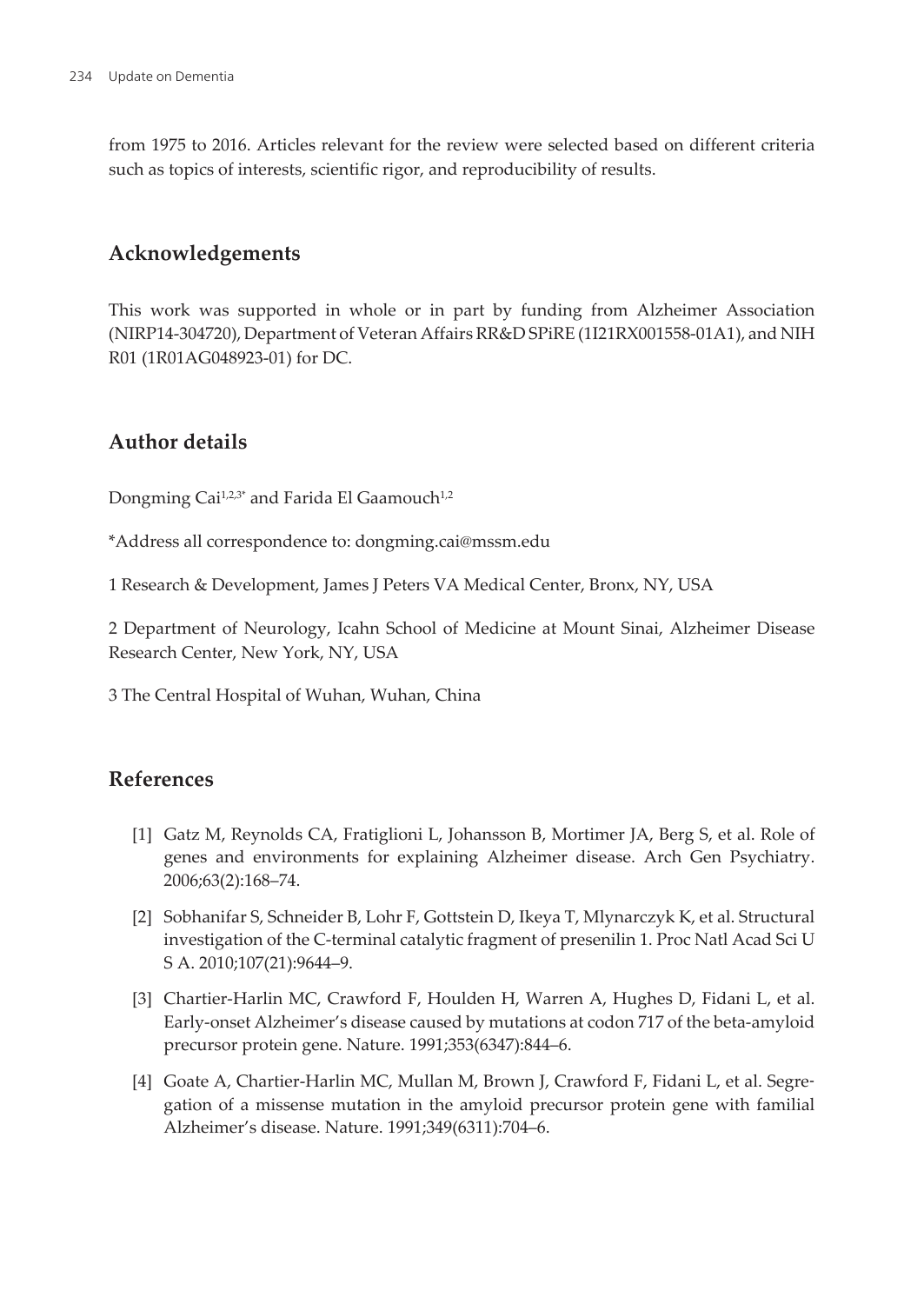- <span id="page-10-0"></span>[5] Gandy S, Caporaso G, Buxbaum J, Frangione B, Greengard P. APP processing, A betaamyloidogenesis, and the pathogenesis of Alzheimer's disease. Neurobiol Aging. 1994;15(2):253–6.
- [6] Sahlin C, Lord A, Magnusson K, Englund H, Almeida CG, Greengard P, et al. The Arctic Alzheimer mutation favors intracellular amyloid-beta production by making amyloid precursor protein less available to alpha-secretase. J Neurochem. 2007;101(3):854–62.
- [7] Bekris LM, Yu CE, Bird TD, Tsuang DW. Genetics of Alzheimer disease. J Geriatr Psychiatry Neurol. 2010;23(4):213–27.
- [8] Lambert JC, Amouyel P. Genetic heterogeneity of Alzheimer's disease: complexity and advances. Psychoneuroendocrinology. 2007;32(Suppl 1):S62–70.
- [9] Lambert JC, Heath S, Even G, Campion D, Sleegers K, Hiltunen M, et al. Genome-wide association study identifies variants at CLU and CR1 associated with Alzheimer's disease. Nat Genet. 2009;41(10):1094–9.
- [10] Harold D, Abraham R, Hollingworth P, Sims R, Gerrish A, Hamshere ML, et al. Genome-wide association study identifies variants at CLU and PICALM associated with Alzheimer's disease. Nat Genet. 2009;41(10):1088–93.
- [11] Hu X, Pickering E, Liu YC, Hall S, Fournier H, Katz E, et al. Meta-analysis for genomewide association study identifies multiple variants at the BIN1 locus associated with late-onset Alzheimer's disease. PLoS One. 2011;6(2):e16616.
- [12] Allen M, Zou F, Chai HS, Younkin CS, Crook J, Pankratz VS, et al. Novel late-onset Alzheimer disease loci variants associate with brain gene expression. Neurology. 2012;79(3):221–8.
- [13] Zhu L, Zhong M, Elder GA, Sano M, Holtzman DM, Gandy S, et al. Phospholipid dysregulation contributes to ApoE4-associated cognitive deficits in Alzheimer's disease pathogenesis. Proc Natl Acad Sci U S A. 2015;112(38):11965–70.
- [14] De Strooper B, Karran E. The cellular phase of Alzheimer's disease. Cell. 2016;164(4): 603–15.
- [15] Gatz M, Mortimer JA, Fratiglioni L, Johansson B, Berg S, Reynolds CA, et al. Potentially modifiable risk factors for dementia in identical twins. Alzheimers Dement. 2006;2(2): 110–7.
- [16] Bird TD. Genetic factors in Alzheimer's disease. N Engl J Med. 2005;352(9):862–4.
- [17] Kamenetz F, Tomita T, Hsieh H, Seabrook G, Borchelt D, Iwatsubo T, et al. APP processing and synaptic function. Neuron. 2003;37(6):925–37.
- [18] Burdick D, Soreghan B, Kwon M, Kosmoski J, Knauer M, Henschen A, et al. Assembly and aggregation properties of synthetic Alzheimer's A4/beta amyloid peptide analogs. J Biol Chem. 1992;267(1):546–54.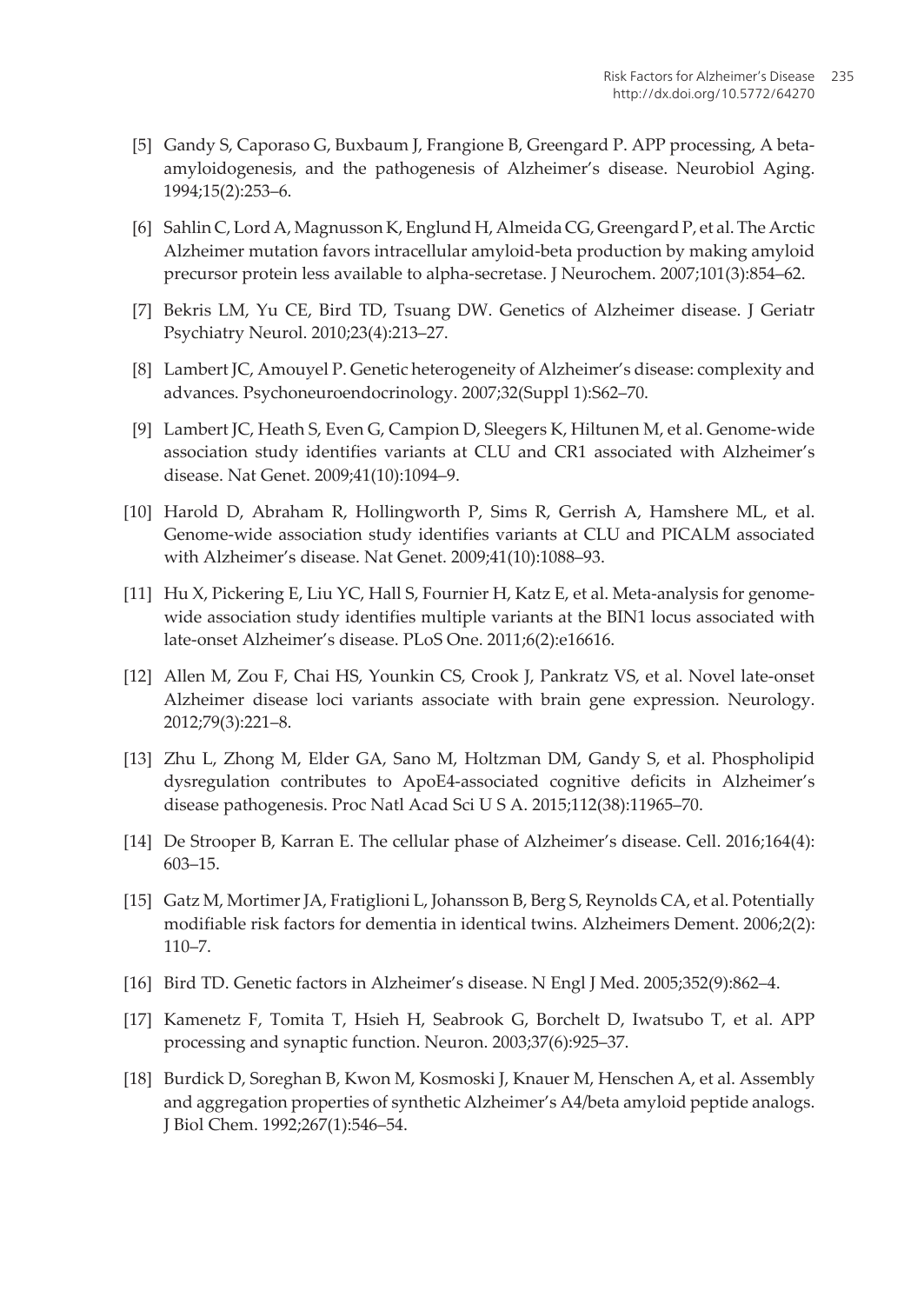- <span id="page-11-0"></span>[19] Gravina SA, Ho L, Eckman CB, Long KE, Otvos L, Jr., Younkin LH, et al. Amyloid beta protein (A beta) in Alzheimer's disease brain. Biochemical and immunocytochemical analysis with antibodies specific for forms ending at A beta 40 or A beta 42(43). J Biol Chem. 1995;270(13):7013–6.
- [20] Kim J, Kleizen B, Choy R, Thinakaran G, Sisodia SS, Schekman RW. Biogenesis of gamma-secretase early in the secretory pathway. J Cell Biol. 2007;179(5):951–63.
- [21] Small DH, Mok SS, Bornstein JC. Alzheimer's disease and Abeta toxicity: from top to bottom. Nat Rev Neurosci. 2001;2(8):595–8.
- [22] Morishima Y, Gotoh Y, Zieg J, Barrett T, Takano H, Flavell R, et al. Beta-amyloid induces neuronal apoptosis via a mechanism that involves the c-Jun N-terminal kinase pathway and the induction of Fas ligand. J Neurosci. 2001;21(19):7551–60.
- [23] Roth KA. Caspases, apoptosis, and Alzheimer disease: causation, correlation, and confusion. J Neuropathol Exp Neurol. 2001;60(9):829–38.
- [24] Zhu N, Lin J, Wang K, Wei M, Chen Q, Wang Y. Huperzine A protects neural stem cells against Abeta-induced apoptosis in a neural stem cells and microglia co-culture system. Int J Clin Exp Pathol. 2015;8(6):6425–33.
- [25] Yatin SM, Varadarajan S, Link CD, Butterfield DA. In vitro and in vivo oxidative stress associated with Alzheimer's amyloid beta-peptide (1–42). Neurobiol Aging. 1999;20(3): 325–30; discussion 39–42.
- [26] Varadarajan S, Yatin S, Aksenova M, Butterfield DA. Review: Alzheimer's amyloid beta-peptide-associated free radical oxidative stress and neurotoxicity. J Struct Biol. 2000;130(2–3):184–208.
- [27] Mark RJ, Hensley K, Butterfield DA, Mattson MP. Amyloid beta-peptide impairs ionmotive ATPase activities: evidence for a role in loss of neuronal Ca2+ homeostasis and cell death. J Neurosci. 1995;15(9):6239–49.
- [28] Ezeani M, Omabe M. A new perspective of lysosomal cation channel-dependent homeostasis in Alzheimer's disease. Mol Neurobiol. 2016;53(3):1672–8.
- [29] Heneka MT, Carson MJ, El Khoury J, Landreth GE, Brosseron F, Feinstein DL, et al. Neuroinflammation in Alzheimer's disease. Lancet Neurol. 2015;14(4):388–405.
- [30] Weggen S, Eriksen JL, Das P, Sagi SA, Wang R, Pietrzik CU, et al. A subset of NSAIDs lower amyloidogenic Abeta42 independently of cyclooxygenase activity. Nature. 2001;414(6860):212–6.
- [31] Neniskyte U, Neher JJ, Brown GC. Neuronal death induced by nanomolar amyloid beta is mediated by primary phagocytosis of neurons by microglia. J Biol Chem. 2011;286(46):39904–13.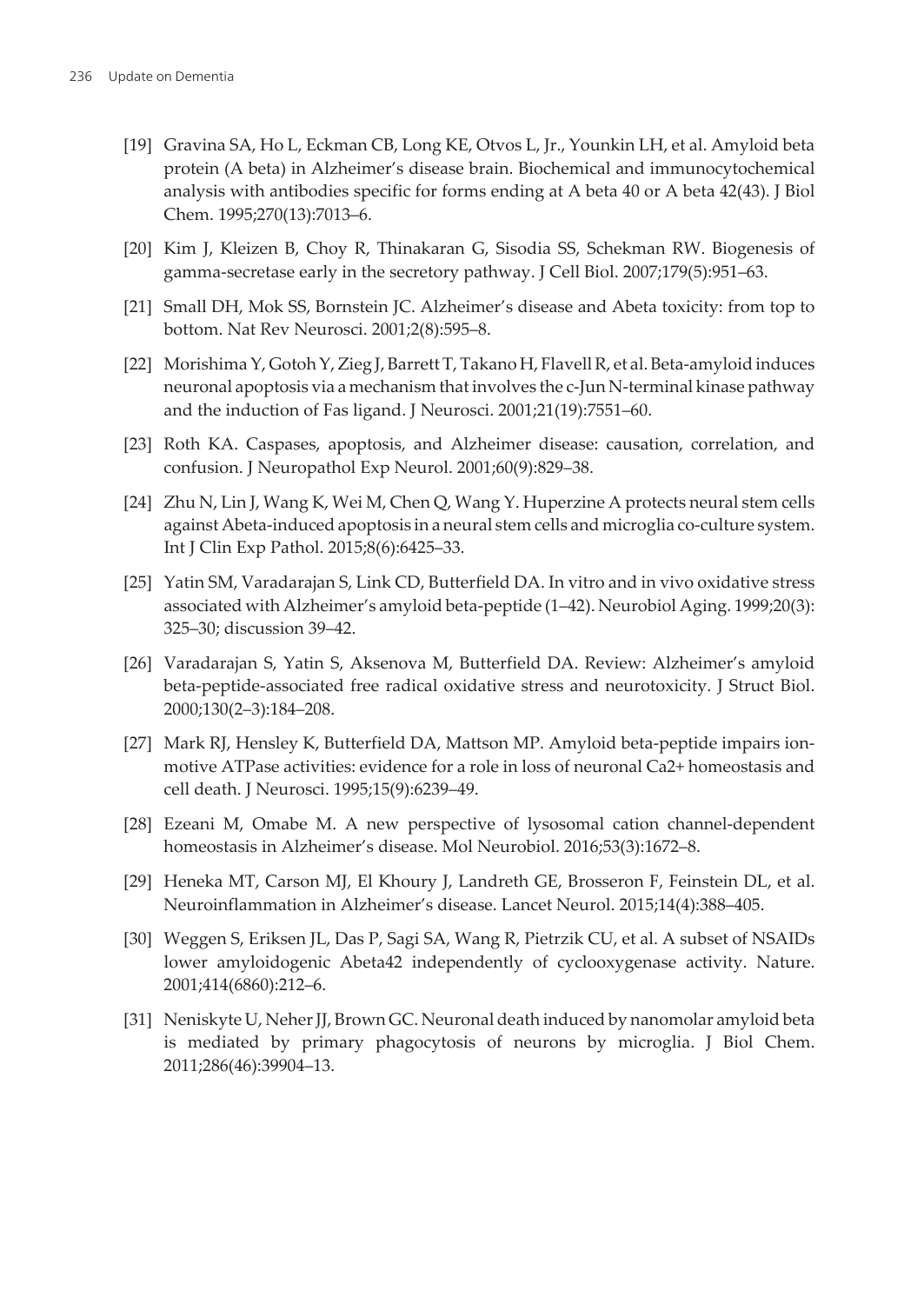- <span id="page-12-0"></span>[32] Liu S, Liu Y, Hao W, Wolf L, Kiliaan AJ, Penke B, et al. TLR2 is a primary receptor for Alzheimer's amyloid beta peptide to trigger neuroinflammatory activation. J Immunol. 2012;188(3):1098–107.
- [33] Anandatheerthavarada HK, Biswas G, Robin MA, Avadhani NG. Mitochondrial targeting and a novel transmembrane arrest of Alzheimer's amyloid precursor protein impairs mitochondrial function in neuronal cells. J Cell Biol. 2003;161(1):41–54.
- [34] Devi L, Prabhu BM, Galati DF, Avadhani NG, Anandatheerthavarada HK. Accumulation of amyloid precursor protein in the mitochondrial import channels of human Alzheimer's disease brain is associated with mitochondrial dysfunction. J Neurosci. 2006;26(35):9057–68.
- [35] Barsoum MJ, Yuan H, Gerencser AA, Liot G, Kushnareva Y, Graber S, et al. Nitric oxideinduced mitochondrial fission is regulated by dynamin-related GTPases in neurons. EMBO J. 2006;25(16):3900–11.
- [36] Hardy J, Selkoe DJ. The amyloid hypothesis of Alzheimer's disease: progress and problems on the road to therapeutics. Science. 2002;297(5580):353–6.
- [37] Walsh DM, Klyubin I, Fadeeva JV, Cullen WK, Anwyl R, Wolfe MS, et al. Naturally secreted oligomers of amyloid beta protein potently inhibit hippocampal long-term potentiation in vivo. Nature. 2002;416(6880):535–9.
- [38] Le MN, Kim W, Lee S, McKee AC, Hall GF. Multiple mechanisms of extracellular tau spreading in a non-transgenic tauopathy model. Am J Neurodegener Dis. 2012;1(3): 316–33.
- [39] Avila J, Lucas JJ, Perez M, Hernandez F. Role of tau protein in both physiological and pathological conditions. Physiol Rev. 2004;84(2):361–84.
- [40] Musiek ES, Holtzman DM. Three dimensions of the amyloid hypothesis: time, space and 'wingmen'. Nat Neurosci. 2015;18(6):800–6.
- [41] Weingarten MD, Lockwood AH, Hwo SY, Kirschner MW. A protein factor essential for microtubule assembly. Proc Natl Acad Sci U S A. 1975;72(5):1858–62.
- [42] Trojanowski JQ, Schuck T, Schmidt ML, Lee VM. Distribution of tau proteins in the normal human central and peripheral nervous system. J Histochem Cytochem. 1989;37(2):209–15.
- [43] Gotz J, Xia D, Leinenga G, Chew YL, Nicholas H. What renders TAU toxic. Front Neurol. 2013;4:72.
- [44] Goedert M, Spillantini MG, Jakes R, Rutherford D, Crowther RA. Multiple isoforms of human microtubule-associated protein tau: sequences and localization in neurofibrillary tangles of Alzheimer's disease. Neuron. 1989;3(4):519–26.
- [45] Sultan A, Nesslany F, Violet M, Begard S, Loyens A, Talahari S, et al. Nuclear tau, a key player in neuronal DNA protection. J Biol Chem. 2011;286(6):4566–75.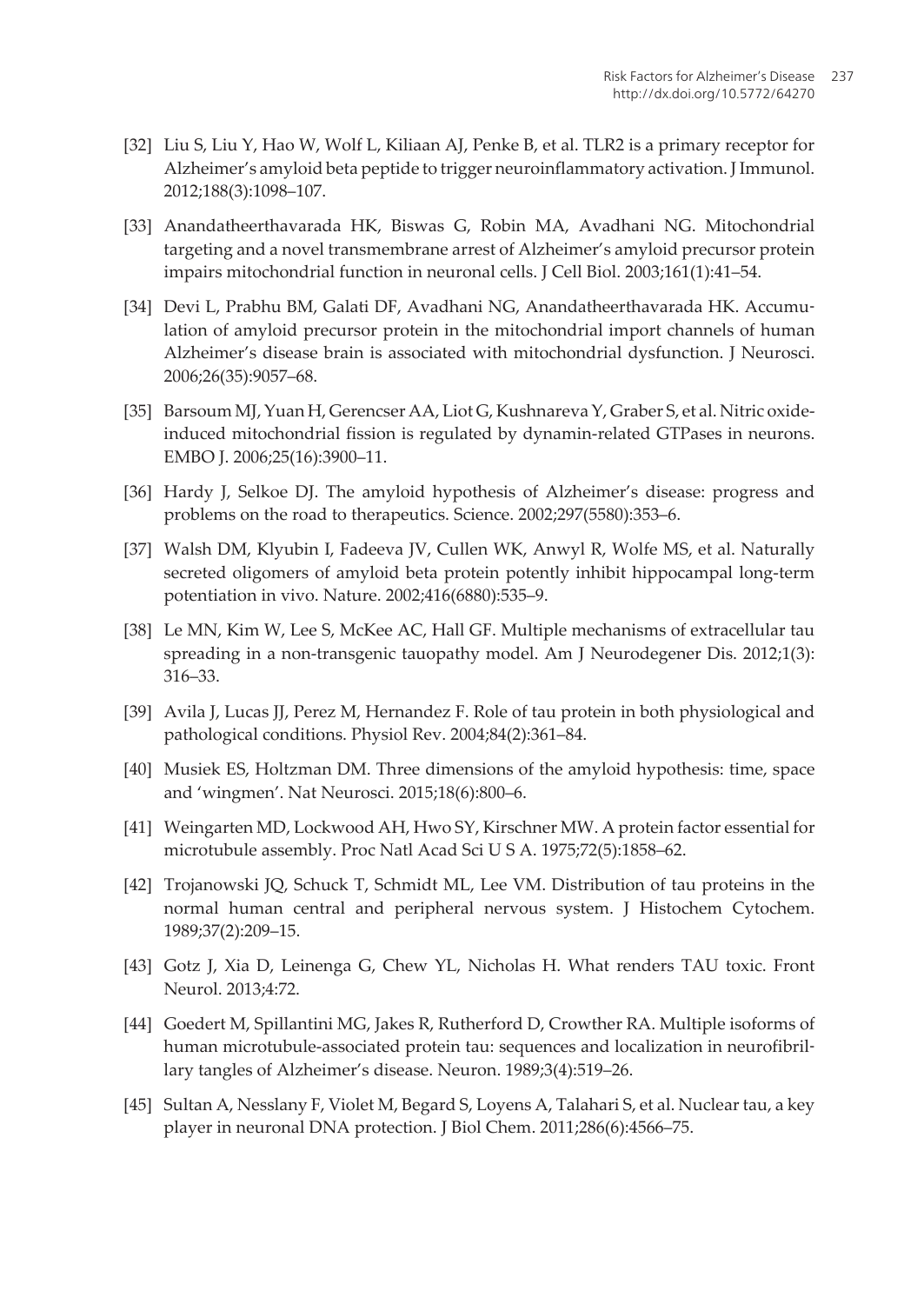- <span id="page-13-0"></span>[46] Pooler AM, Usardi A, Evans CJ, Philpott KL, Noble W, Hanger DP. Dynamic association of tau with neuronal membranes is regulated by phosphorylation. Neurobiol Aging. 2012;33(2):431 e27–38.
- [47] Mondragon-Rodriguez S, Trillaud-Doppia E, Dudilot A, Bourgeois C, Lauzon M, Leclerc N, et al. Interaction of endogenous tau protein with synaptic proteins is regulated by N-methyl-D-aspartate receptor-dependent tau phosphorylation. J Biol Chem. 2012;287(38):32040–53.
- [48] Frandemiche ML, De Seranno S, Rush T, Borel E, Elie A, Arnal I, et al. Activitydependent tau protein translocation to excitatory synapse is disrupted by exposure to amyloid-beta oligomers. J Neurosci. 2014;34(17):6084–97.
- [49] Bettens K, Sleegers K, Van Broeckhoven C. Current status on Alzheimer disease molecular genetics: from past, to present, to future. Hum Mol Genet. 2010;19(R1):R4– R11.
- [50] Citron M, Oltersdorf T, Haass C, McConlogue L, Hung AY, Seubert P, et al. Mutation of the beta-amyloid precursor protein in familial Alzheimer's disease increases betaprotein production. Nature. 1992;360(6405):672–4.
- [51] Di Fede G, Catania M, Morbin M, Rossi G, Suardi S, Mazzoleni G, et al. A recessive mutation in the APP gene with dominant-negative effect on amyloidogenesis. Science. 2009;323(5920):1473–7.
- [52] Kutoku Y, Ohsawa Y, Kuwano R, Ikeuchi T, Inoue H, Ataka S, et al. A second pedigree with amyloid-less familial Alzheimer's disease harboring an identical mutation in the amyloid precursor protein gene (E693delta). Intern Med. 2015;54(2):205–8.
- [53] Guerreiro RJ, Gustafson DR, Hardy J. The genetic architecture of Alzheimer's disease: beyond APP, PSENs and APOE. Neurobiol Aging. 2012;33(3):437–56.
- [54] Kokawa A, Ishihara S, Fujiwara H, Nobuhara M, Iwata M, Ihara Y, et al. The A673T mutation in the amyloid precursor protein reduces the production of beta-amyloid protein from its beta-carboxyl terminal fragment in cells. Acta Neuropathol Commun. 2015;3:66.
- [55] Bohm C, Chen F, Sevalle J, Qamar S, Dodd R, Li Y, et al. Current and future implications of basic and translational research on amyloid-beta peptide production and removal pathways. Mol Cell Neurosci. 2015;66(Pt A):3–11.
- [56] Ray B, Long JM, Sokol DK, Lahiri DK. Increased secreted amyloid precursor proteinalpha (sAPPalpha) in severe autism: proposal of a specific, anabolic pathway and putative biomarker. PLoS One. 2011;6(6):e20405.
- [57] Sahlin C, Pettersson FE, Nilsson LN, Lannfelt L, Johansson AS. Docosahexaenoic acid stimulates non-amyloidogenic APP processing resulting in reduced Abeta levels in cellular models of Alzheimer's disease. Eur J Neurosci. 2007;26(4):882–9.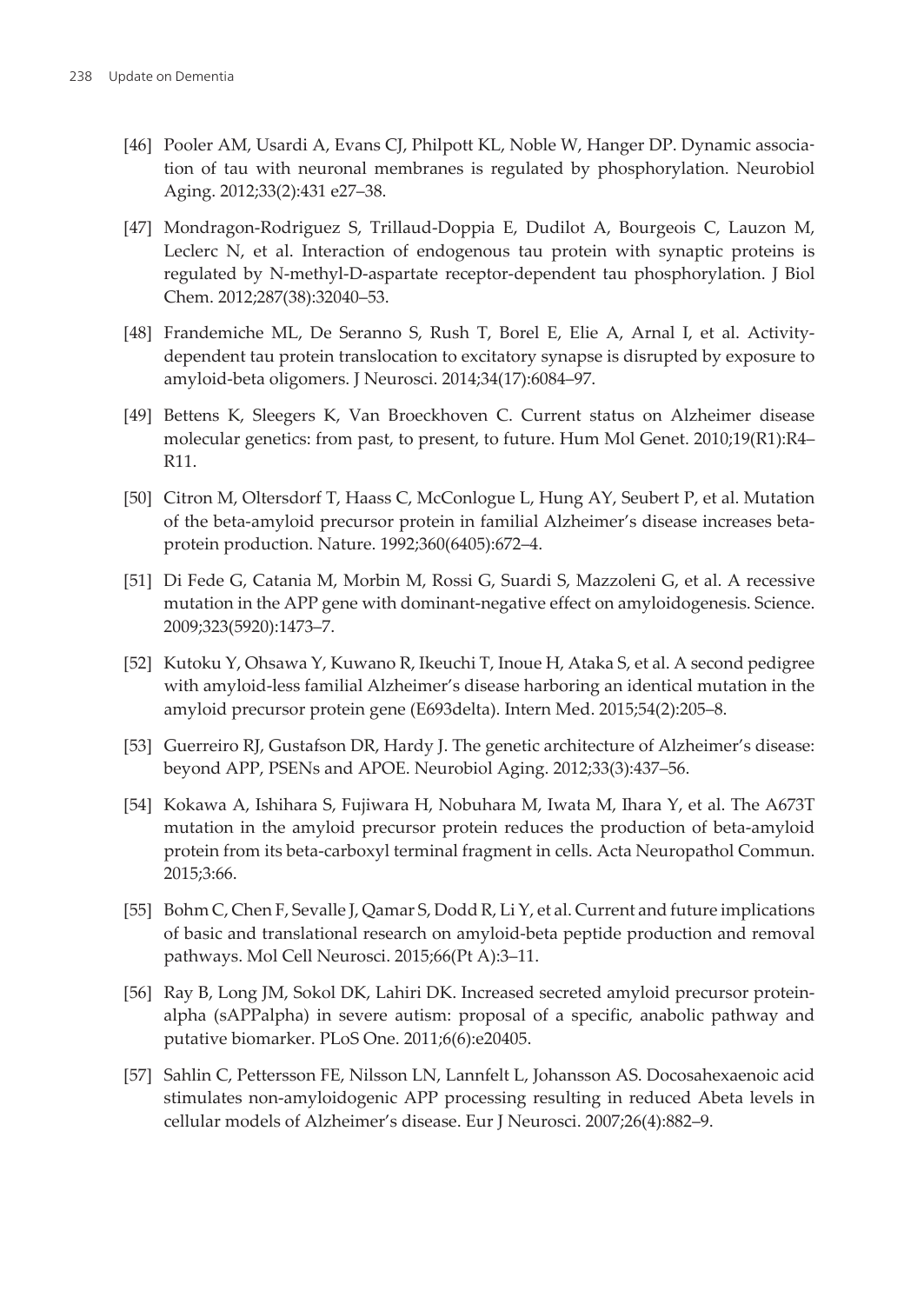- <span id="page-14-0"></span>[58] Thinakaran G, Koo EH. Amyloid precursor protein trafficking, processing, and function. J Biol Chem. 2008;283(44):29615–9.
- [59] Asai M, Hattori C, Szabo B, Sasagawa N, Maruyama K, Tanuma S, et al. Putative function of ADAM9, ADAM10, and ADAM17 as APP alpha-secretase. Biochem Biophys Res Commun. 2003;301(1):231–5.
- [60] Fahrenholz F, Gilbert S, Kojro E, Lammich S, Postina R. Alpha-secretase activity of the disintegrin metalloprotease ADAM 10. Influences of domain structure. Ann N Y Acad Sci. 2000;920:215–22.
- [61] Fuwa H, Takahashi Y, Konno Y, Watanabe N, Miyashita H, Sasaki M, et al. Divergent synthesis of multifunctional molecular probes to elucidate the enzyme specificity of dipeptidic gamma-secretase inhibitors. ACS Chem Biol. 2007;2(6):408–18.
- [62] Suh J, Choi SH, Romano DM, Gannon MA, Lesinski AN, Kim DY, et al. ADAM10 missense mutations potentiate beta-amyloid accumulation by impairing prodomain chaperone function. Neuron. 2013;80(2):385–401.
- [63] Sherrington R, Rogaev EI, Liang Y, Rogaeva EA, Levesque G, Ikeda M, et al. Cloning of a gene bearing missense mutations in early-onset familial Alzheimer's disease. Nature. 1995;375(6534):754–60.
- [64] Bergmans BA, De Strooper B. gamma-secretases: from cell biology to therapeutic strategies. Lancet Neurol. 2010;9(2):215–26.
- [65] Chavez-Gutierrez L, Bammens L, Benilova I, Vandersteen A, Benurwar M, Borgers M, et al. The mechanism of gamma-secretase dysfunction in familial Alzheimer disease. EMBO J. 2012;31(10):2261–74.
- [66] Sudoh S, Kawamura Y, Sato S, Wang R, Saido TC, Oyama F, et al. Presenilin 1 mutations linked to familial Alzheimer's disease increase the intracellular levels of amyloid betaprotein 1-42 and its N-terminally truncated variant(s) which are generated at distinct sites. J Neurochem. 1998;71(4):1535–43.
- [67] Levy-Lahad E, Wasco W, Poorkaj P, Romano DM, Oshima J, Pettingell WH, et al. Candidate gene for the chromosome 1 familial Alzheimer's disease locus. Science. 1995;269(5226):973–7.
- [68] Scheuner D, Eckman C, Jensen M, Song X, Citron M, Suzuki N, et al. Secreted amyloid beta-protein similar to that in the senile plaques of Alzheimer's disease is increased in vivo by the presenilin 1 and 2 and APP mutations linked to familial Alzheimer's disease. Nat Med. 1996;2(8):864–70.
- [69] Steiner H, Capell A, Leimer U, Haass C. Genes and mechanisms involved in betaamyloid generation and Alzheimer's disease. Eur Arch Psychiatry Clin Neurosci. 1999;249(6):266–70.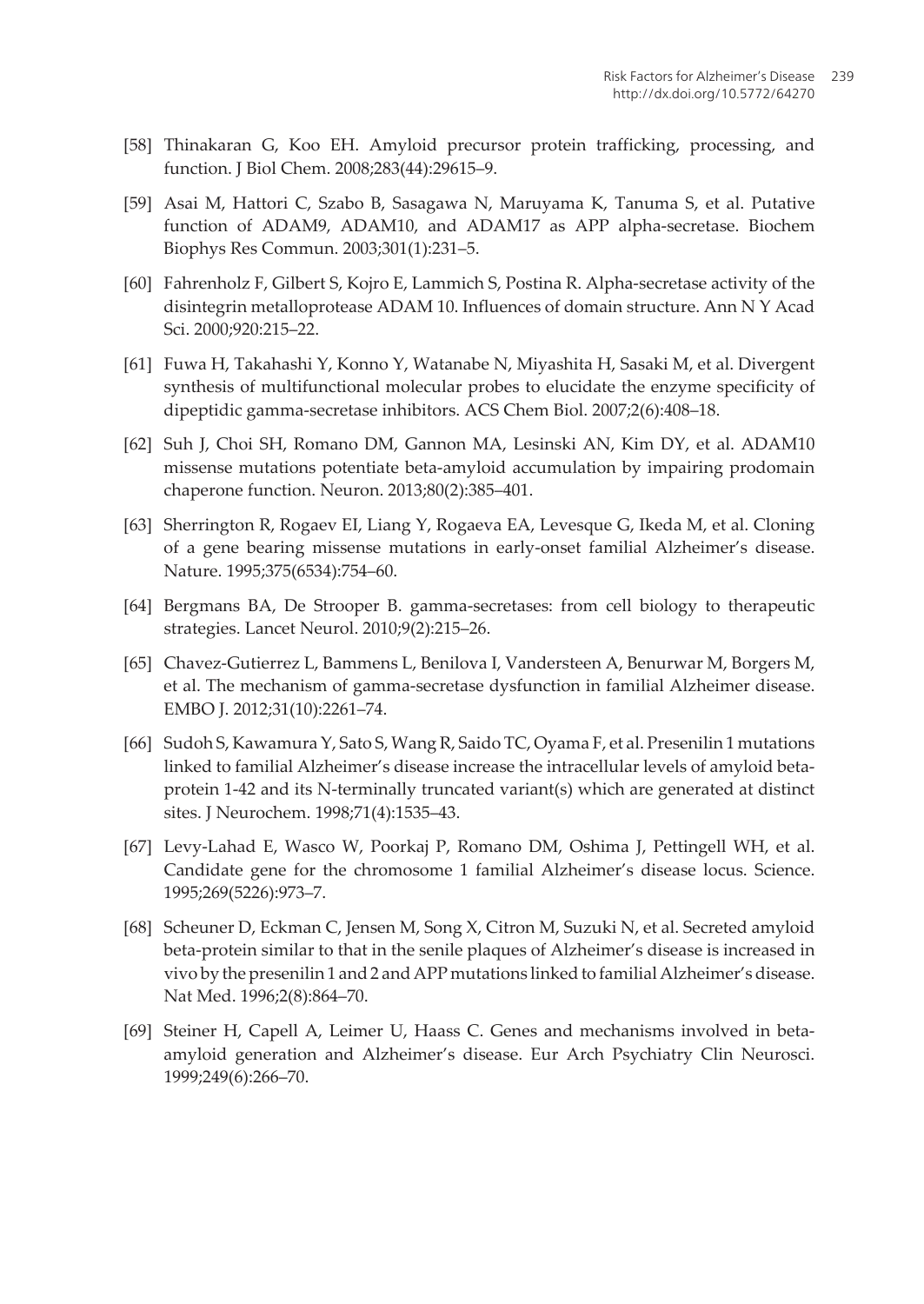- <span id="page-15-0"></span>[70] Zatti G, Burgo A, Giacomello M, Barbiero L, Ghidoni R, Sinigaglia G, et al. Presenilin mutations linked to familial Alzheimer's disease reduce endoplasmic reticulum and Golgi apparatus calcium levels. Cell Calcium. 2006;39(6):539–50.
- [71] Francis YI, Stephanou A, Latchman DS. CREB-binding protein activation by presenilin 1 but not by its M146L mutant. Neuroreport. 2006;17(9):917–21.
- [72] Barthet G, Dunys J, Shao Z, Xuan Z, Ren Y, Xu J, et al. Presenilin mediates neuropro‐ tective functions of ephrinB and brain-derived neurotrophic factor and regulates ligand-induced internalization and metabolism of EphB2 and TrkB receptors. Neuro‐ biol Aging. 2013;34(2):499–510.
- [73] Armstrong RA. Plaques and tangles and the pathogenesis of Alzheimer's disease. Folia Neuropathol. 2006;44(1):1–11.
- [74] Shepherd CE, Gregory GC, Vickers JC, Brooks WS, Kwok JB, Schofield PR, et al. Positional effects of presenilin-1 mutations on tau phosphorylation in cortical plaques. Neurobiol Dis. 2004;15(1):115–9.
- [75] Lyall DM, Harris SE, Bastin ME, Munoz Maniega S, Murray C, Lutz MW, et al. Alzheimer's disease susceptibility genes APOE and TOMM40, and brain white matter integrity in the Lothian Birth Cohort 1936. Neurobiol Aging. 2014;35(6):1513 e25–33.
- [76] Brookmeyer R, Gray S, Kawas C. Projections of Alzheimer's disease in the United States and the public health impact of delaying disease onset. Am J Public Health. 1998;88(9): 1337–42.
- [77] Brookmeyer R, Johnson E, Ziegler-Graham K, Arrighi HM. Forecasting the global burden of Alzheimer's disease. Alzheimers Dement. 2007;3(3):186–91.
- [78] Hebert LE, Weuve J, Scherr PA, Evans DA. Alzheimer disease in the United States (2010–2050) estimated using the 2010 census. Neurology. 2013;80(19):1778–83.
- [79] Mayeux R, Stern Y, Ottman R, Tatemichi TK, Tang MX, Maestre G, et al. The apolipoprotein epsilon 4 allele in patients with Alzheimer's disease. Ann Neurol. 1993;34(5): 752–4.
- [80] Wang JM, Irwin RW, Brinton RD. Activation of estrogen receptor alpha increases and estrogen receptor beta decreases apolipoprotein E expression in hippocampus in vitro and in vivo. Proc Natl Acad Sci U S A. 2006;103(45):16983–8.
- [81] Bu G. Apolipoprotein E and its receptors in Alzheimer's disease: pathways, pathogenesis and therapy. Nat Rev Neurosci. 2009;10(5):333–44.
- [82] Mahley RW, Weisgraber KH, Huang Y. Apolipoprotein E: structure determines function, from atherosclerosis to Alzheimer's disease to AIDS. J Lipid Res. 2009;50(Suppl):S183–8.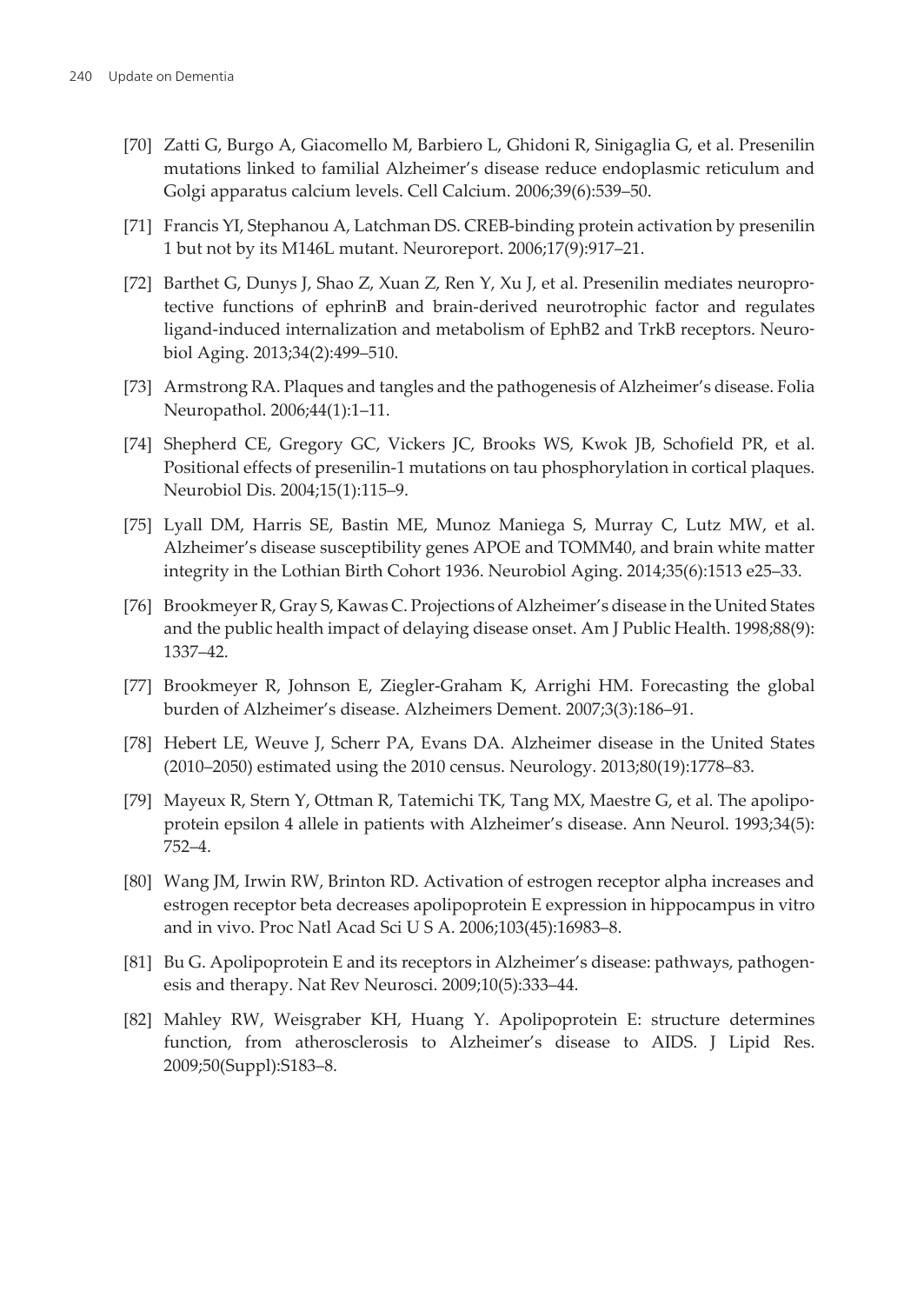- <span id="page-16-0"></span>[83] Castellano JM, Kim J, Stewart FR, Jiang H, DeMattos RB, Patterson BW, et al. Human apoE isoforms differentially regulate brain amyloid-beta peptide clearance. Sci Transl Med. 2011;3(89):89ra57.
- [84] Sanan DA, Weisgraber KH, Russell SJ, Mahley RW, Huang D, Saunders A, et al. Apolipoprotein E associates with beta amyloid peptide of Alzheimer's disease to form novel monofibrils. Isoform apoE4 associates more efficiently than apoE3. J Clin Invest. 1994;94(2):860–9.
- [85] Shen N, Chen B, Jiang Y, Feng R, Liao M, Zhang L, et al. An updated analysis with 85,939 samples confirms the association between CR1 rs6656401 polymorphism and Alzheimer's disease. Mol Neurobiol. 2015;51(3):1017–23.
- [86] Liu G, Wang H, Liu J, Li J, Li H, Ma G, et al. The CLU gene rs11136000 variant is significantly associated with Alzheimer's disease in Caucasian and Asian populations. Neuromolecular Med. 2014;16(1):52–60.
- [87] Omoumi A, Fok A, Greenwood T, Sadovnick AD, Feldman HH, Hsiung GY. Evaluation of late-onset Alzheimer disease genetic susceptibility risks in a Canadian population. Neurobiol Aging. 2014;35(4):936 e5–12.
- [88] Griciuc A, Serrano-Pozo A, Parrado AR, Lesinski AN, Asselin CN, Mullin K, et al. Alzheimer's disease risk gene CD33 inhibits microglial uptake of amyloid beta. Neuron. 2013;78(4):631–43.
- [89] Guerreiro R, Wojtas A, Bras J, Carrasquillo M, Rogaeva E, Majounie E, et al. TREM2 variants in Alzheimer's disease. N Engl J Med. 2013;368(2):117–27.
- [90] Jonsson T, Stefansson H, Steinberg S, Jonsdottir I, Jonsson PV, Snaedal J, et al. Variant of TREM2 associated with the risk of Alzheimer's disease. N Engl J Med. 2013;368(2): 107–16.
- [91] Ruiz A, Heilmann S, Becker T, Hernandez I, Wagner H, Thelen M, et al. Follow-up of loci from the International Genomics of Alzheimer's Disease Project identifies TRIP4 as a novel susceptibility gene. Transl Psychiatry. 2014;4:e358.
- [92] Singaraja RR. TREM2: a new risk factor for Alzheimer's disease. Clin Genet. 2013;83(6): 525–6.
- [93] Sun M, Zhu M, Chen K, Nie X, Deng Q, Hazlett LD, et al. TREM-2 promotes host resistance against Pseudomonas aeruginosa infection by suppressing corneal inflam‐ mation via a PI3K/Akt signaling pathway. Invest Ophthalmol Vis Sci. 2013;54(5):3451– 62.
- [94] Hickman SE, El Khoury J. TREM2 and the neuroimmunology of Alzheimer's disease. Biochem Pharmacol. 2014;88(4):495–8.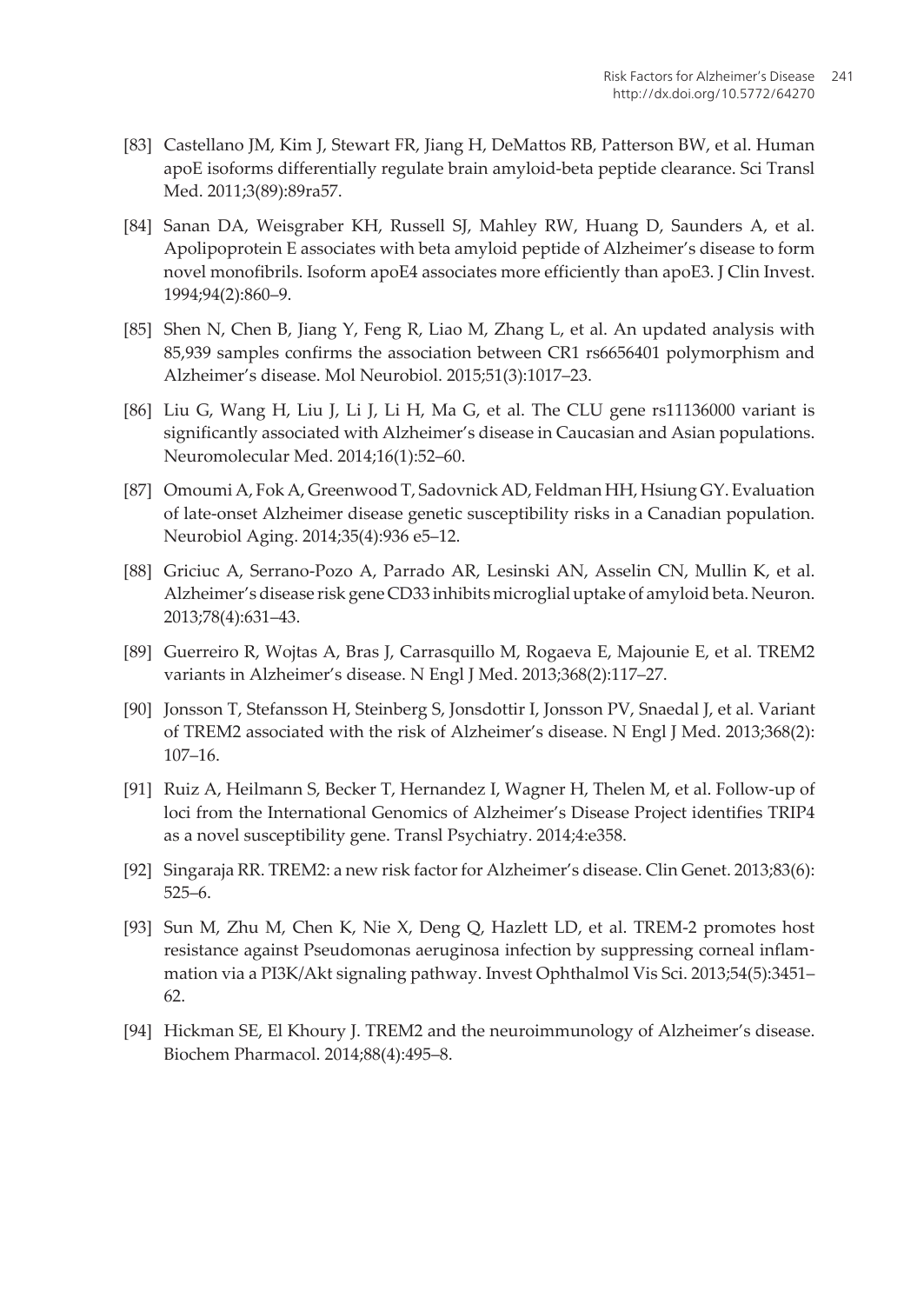- <span id="page-17-0"></span>[95] Fisher Y, Nemirovsky A, Baron R, Monsonego A. T cells specifically targeted to amyloid plaques enhance plaque clearance in a mouse model of Alzheimer's disease. PLoS One. 2010;5(5):e10830.
- [96] Piccio L, Deming Y, Del-Aguila JL, Ghezzi L, Holtzman DM, Fagan AM, et al. Cerebrospinal fluid soluble TREM2 is higher in Alzheimer disease and associated with mutation status. Acta Neuropathol. 2016;131(6):925-33.
- [97] Heslegrave A, Heywood W, Paterson R, Magdalinou N, Svensson J, Johansson P, et al. Increased cerebrospinal fluid soluble TREM2 concentration in Alzheimer's disease. Mol Neurodegener. 2016;11(1):3.
- [98] Cruchaga C, Kauwe JS, Harari O, Jin SC, Cai Y, Karch CM, et al. GWAS of cerebrospinal fluid tau levels identifies risk variants for Alzheimer's disease. Neuron. 2013;78(2):256– 68.
- [99] Cirrito JR, Deane R, Fagan AM, Spinner ML, Parsadanian M, Finn MB, et al. Pglycoprotein deficiency at the blood-brain barrier increases amyloid-beta deposition in an Alzheimer disease mouse model. J Clin Invest. 2005;115(11):3285–90.
- [100] Jeynes B, Provias J. An investigation into the role of P-glycoprotein in Alzheimer's disease lesion pathogenesis. Neurosci Lett. 2011;487(3):389–93.
- [101] Lambert JC, Ibrahim-Verbaas CA, Harold D, Naj AC, Sims R, Bellenguez C, et al. Metaanalysis of 74,046 individuals identifies 11 new susceptibility loci for Alzheimer's disease. Nat Genet. 2013;45(12):1452–8.
- [102] Cacabelos R. Epigenomic networking in drug development: from pathogenic mechanisms to pharmacogenomics. Drug Dev Res. 2014;75(6):348–65.
- [103] Cacabelos R, Torrellas C. Epigenetic drug discovery for Alzheimer's disease. Expert Opin Drug Discov. 2014;9(9):1059–86.
- [104] Bennett DA, Yu L, Yang J, Srivastava GP, Aubin C, De Jager PL. Epigenomics of Alzheimer's disease. Transl Res. 2015;165(1):200–20.
- [105] Wang J, Yu JT, Tan MS, Jiang T, Tan L. Epigenetic mechanisms in Alzheimer's disease: implications for pathogenesis and therapy. Ageing Res Rev. 2013;12(4):1024–41.
- [106] Veerappan CS, Sleiman S, Coppola G. Epigenetics of Alzheimer's disease and fronto‐ temporal dementia. Neurotherapeutics. 2013;10(4):709–21.
- [107] Mastroeni D, Grover A, Delvaux E, Whiteside C, Coleman PD, Rogers J. Epigenetic mechanisms in Alzheimer's disease. Neurobiol Aging. 2011;32(7):1161–80.
- [108] Mill J. Toward an integrated genetic and epigenetic approach to Alzheimer's disease. Neurobiol Aging. 2011;32(7):1188–91.
- [109] Graff J, Tsai LH. The potential of HDAC inhibitors as cognitive enhancers. Annu Rev Pharmacol Toxicol. 2013;53:311–30.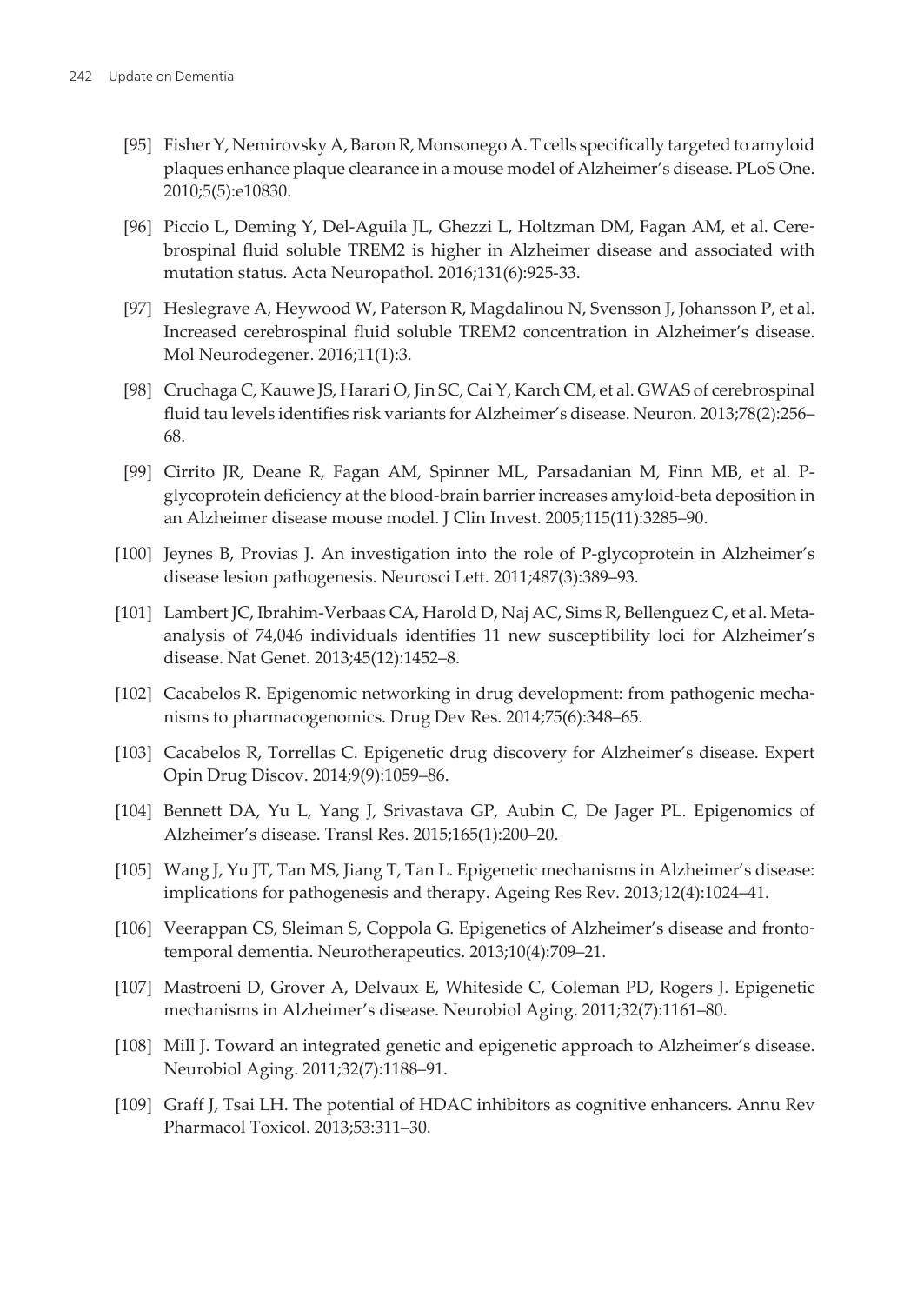- <span id="page-18-0"></span>[110] Adwan L, Zawia NH. Epigenetics: a novel therapeutic approach for the treatment of Alzheimer's disease. Pharmacol Ther. 2013;139(1):41–50.
- [111] Francis YI, Fa M, Ashraf H, Zhang H, Staniszewski A, Latchman DS, et al. Dysregula‐ tion of histone acetylation in the APP/PS1 mouse model of Alzheimer's disease. J Alzheimers Dis. 2009;18(1):131–9.
- [112] Fang M, Wang J, Zhang X, Geng Y, Hu Z, Rudd JA, et al. The miR-124 regulates the expression of BACE1/beta-secretase correlated with cell death in Alzheimer's disease. Toxicol Lett. 2012;209(1):94–105.
- [113] Walker MP, LaFerla FM, Oddo SS, Brewer GJ. Reversible epigenetic histone modifica‐ tions and Bdnf expression in neurons with aging and from a mouse model of Alzheimer's disease. Age (Dordr). 2013;35(3):519–31.
- [114] Ding H, Dolan PJ, Johnson GV. Histone deacetylase 6 interacts with the microtubuleassociated protein tau. J Neurochem. 2008;106(5):2119–30.
- [115] Ogawa O, Zhu X, Lee HG, Raina A, Obrenovich ME, Bowser R, et al. Ectopic localization of phosphorylated histone H3 in Alzheimer's disease: a mitotic catastrophe? Acta Neuropathol. 2003;105(5):524–8.
- [116] Rao JS, Keleshian VL, Klein S, Rapoport SI. Epigenetic modifications in frontal cortex from Alzheimer's disease and bipolar disorder patients. Transl Psychiatry. 2012;2:e132.
- [117] Tohgi H, Utsugisawa K, Nagane Y, Yoshimura M, Ukitsu M, Genda Y. The methylation status of cytosines in a tau gene promoter region alters with age to downregulate transcriptional activity in human cerebral cortex. Neurosci Lett. 1999;275(2):89–92.
- [118] Wang SC, Oelze B, Schumacher A. Age-specific epigenetic drift in late-onset Alzheim‐ er's disease. PLoS One. 2008;3(7):e2698.
- [119] Fuso A, Seminara L, Cavallaro RA, D'Anselmi F, Scarpa S. S-adenosylmethionine/ homocysteine cycle alterations modify DNA methylation status with consequent deregulation of PS1 and BACE and beta-amyloid production. Mol Cell Neurosci. 2005;28(1):195–204.
- [120] Theuns J, Del-Favero J, Dermaut B, van Duijn CM, Backhovens H, Van den Broeck MV, et al. Genetic variability in the regulatory region of presenilin 1 associated with risk for Alzheimer's disease and variable expression. Hum Mol Genet. 2000;9(3):325–31.
- [121] Tanzi RE, Bertram L. Twenty years of the Alzheimer's disease amyloid hypothesis: a genetic perspective. Cell. 2005;120(4):545–55.
- [122] Rauhala HE, Porkka KP, Saramaki OR, Tammela TL, Visakorpi T. Clusterin is epige‐ netically regulated in prostate cancer. Int J Cancer. 2008;123(7):1601–9.
- [123] Zhou XW, Gustafsson JA, Tanila H, Bjorkdahl C, Liu R, Winblad B, et al. Tau hyper‐ phosphorylation correlates with reduced methylation of protein phosphatase 2A. Neurobiol Dis. 2008;31(3):386–94.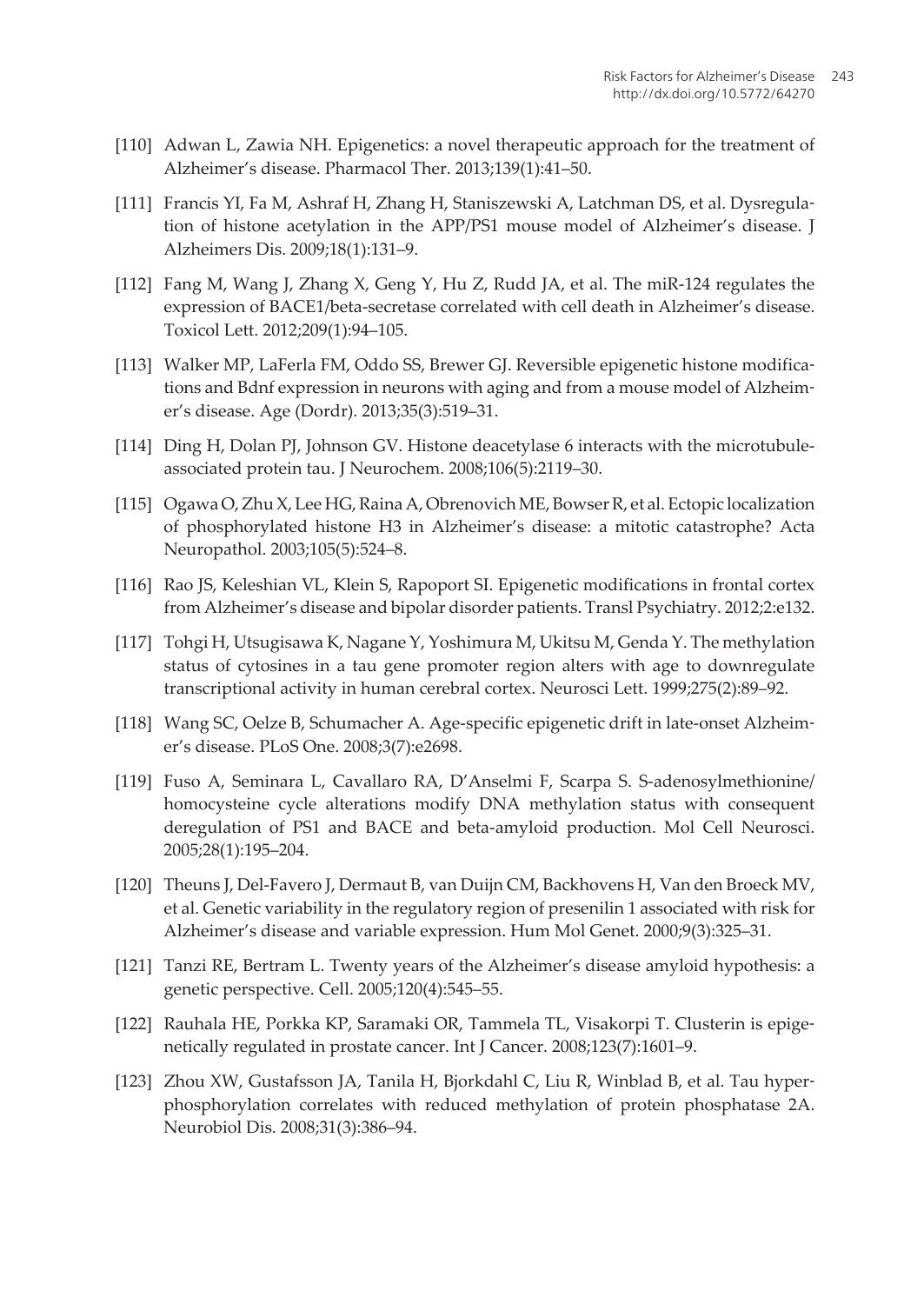- <span id="page-19-0"></span>[124] Sontag E, Nunbhakdi-Craig V, Sontag JM, Diaz-Arrastia R, Ogris E, Dayal S, et al. Protein phosphatase 2A methyltransferase links homocysteine metabolism with tau and amyloid precursor protein regulation. J Neurosci. 2007;27(11):2751–9.
- [125] Sanchez-Mut JV, Aso E, Panayotis N, Lott I, Dierssen M, Rabano A, et al. DNA methylation map of mouse and human brain identifies target genes in Alzheimer's disease. Brain. 2013;136(Pt 10):3018–27.
- [126] Van den Hove DL, Kompotis K, Lardenoije R, Kenis G, Mill J, Steinbusch HW, et al. Epigenetically regulated microRNAs in Alzheimer's disease. Neurobiol Aging. 2014;35(4):731–45.
- [127] Wu J, Li S, Jia W, Deng H, Chen K, Zhu L, et al. Reduced Let-7a Is Associated with chemoresistance in primary breast cancer. PLoS One. 2015;10(7):e0133643.
- [128] Kumar P, Dezso Z, MacKenzie C, Oestreicher J, Agoulnik S, Byrne M, et al. Circulating miRNA biomarkers for Alzheimer's disease. PLoS One. 2013;8(7):e69807.
- [129] Leidinger P, Backes C, Deutscher S, Schmitt K, Mueller SC, Frese K, et al. A blood based 12-miRNA signature of Alzheimer disease patients. Genome Biol. 2013;14(7):R78.
- [130] Alexandrov PN, Dua P, Hill JM, Bhattacharjee S, Zhao Y, Lukiw WJ. microRNA (miRNA) speciation in Alzheimer's disease (AD) cerebrospinal fluid (CSF) and extracellular fluid (ECF). Int J Biochem Mol Biol. 2012;3(4):365–73.
- [131] Long JM, Lahiri DK. MicroRNA-101 downregulates Alzheimer's amyloid-beta precursor protein levels in human cell cultures and is differentially expressed. Biochem Biophys Res Commun. 2011;404(4):889–95.
- [132] Liu W, Liu C, Zhu J, Shu P, Yin B, Gong Y, et al. MicroRNA-16 targets amyloid precursor protein to potentially modulate Alzheimer's-associated pathogenesis in SAMP8 mice. Neurobiol Aging. 2012;33(3):522–34.
- [133] Smith P, Al Hashimi A, Girard J, Delay C, Hebert SS. In vivo regulation of amyloid precursor protein neuronal splicing by microRNAs. J Neurochem. 2011;116(2):240–7.
- [134] Zong Y, Wang H, Dong W, Quan X, Zhu H, Xu Y, et al. miR-29c regulates BACE1 protein expression. Brain Res. 2011;1395:108–15.
- [135] Boissonneault V, Plante I, Rivest S, Provost P. MicroRNA-298 and microRNA-328 regulate expression of mouse beta-amyloid precursor protein-converting enzyme 1. J Biol Chem. 2009;284(4):1971–81.
- [136] Zhu HC, Wang LM, Wang M, Song B, Tan S, Teng JF, et al. MicroRNA-195 downre‐ gulates Alzheimer's disease amyloid-beta production by targeting BACE1. Brain Res Bull. 2012;88(6):596–601.
- [137] Caputo V, Sinibaldi L, Fiorentino A, Parisi C, Catalanotto C, Pasini A, et al. Brain derived neurotrophic factor (BDNF) expression is regulated by microRNAs miR-26a and miR-26b allele-specific binding. PLoS One. 2011;6(12):e28656.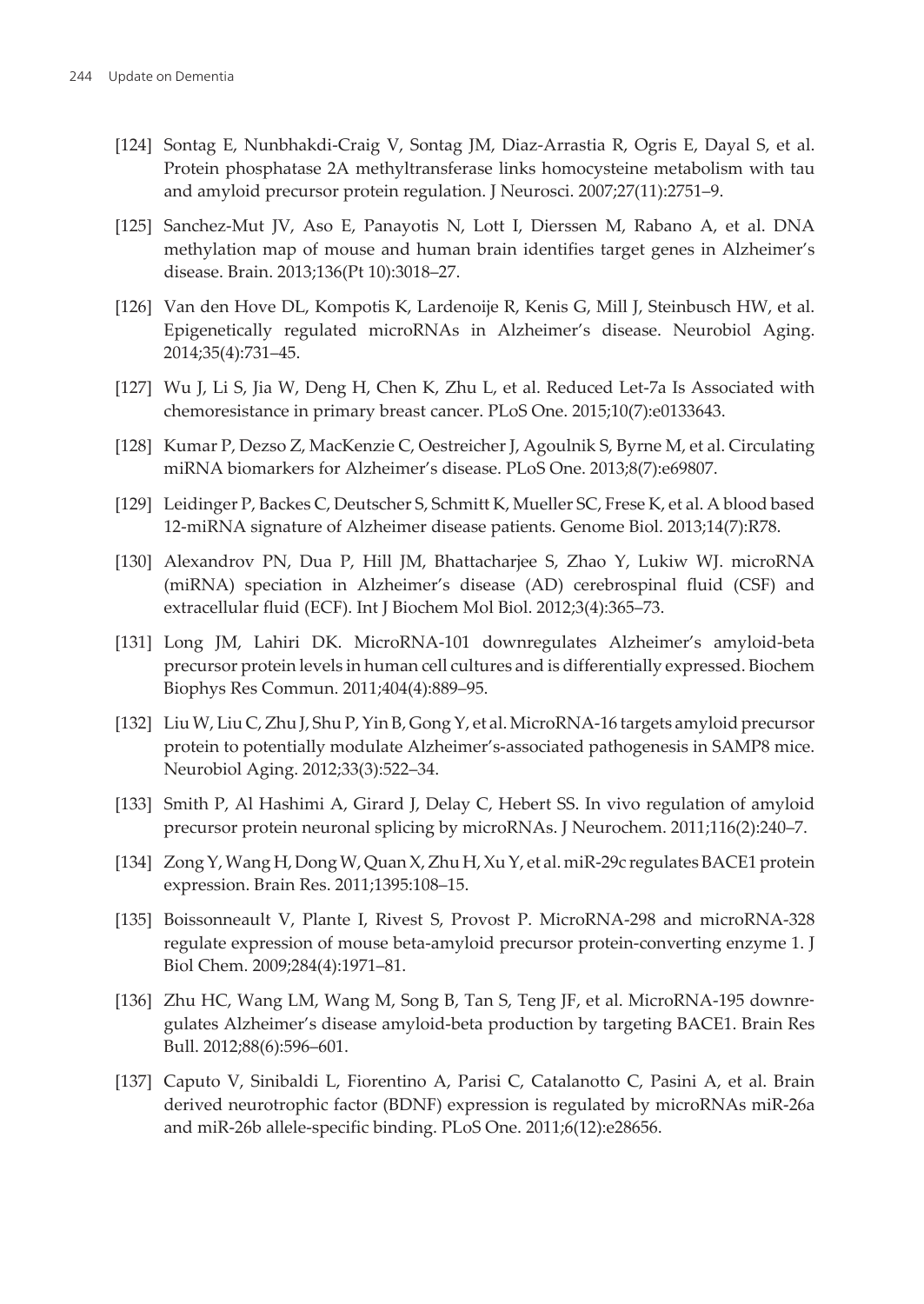- <span id="page-20-0"></span>[138] Mohamed JS, Lopez MA, Boriek AM. Mechanical stretch up-regulates microRNA-26a and induces human airway smooth muscle hypertrophy by suppressing glycogen synthase kinase-3beta. J Biol Chem. 2010;285(38):29336–47.
- [139] Cogswell JP, Ward J, Taylor IA, Waters M, Shi Y, Cannon B, et al. Identification of miRNA changes in Alzheimer's disease brain and CSF yields putative biomarkers and insights into disease pathways. J Alzheimers Dis. 2008;14(1):27–41.
- [140] Bilen J, Liu N, Burnett BG, Pittman RN, Bonini NM. MicroRNA pathways modulate polyglutamine-induced neurodegeneration. Mol Cell. 2006;24(1):157–63.
- [141] Wang WX, Huang Q, Hu Y, Stromberg AJ, Nelson PT. Patterns of microRNA expression in normal and early Alzheimer's disease human temporal cortex: white matter versus gray matter. Acta Neuropathol. 2011;121(2):193–205.
- [142] Farrer LA, Cupples LA, Haines JL, Hyman B, Kukull WA, Mayeux R, et al. Effects of age, sex, and ethnicity on the association between apolipoprotein E genotype and Alzheimer disease. A meta-analysis. APOE and Alzheimer Disease Meta Analysis Consortium. JAMA. 1997;278(16):1349–56.
- [143] Payami H, Montee KR, Kaye JA, Bird TD, Yu CE, Wijsman EM, et al. Alzheimer's disease, apolipoprotein E4, and gender. JAMA. 1994;271(17):1316–7.
- [144] Damoiseaux JS, Seeley WW, Zhou J, Shirer WR, Coppola G, Karydas A, et al. Gender modulates the APOE epsilon4 effect in healthy older adults: convergent evidence from functional brain connectivity and spinal fluid tau levels. J Neurosci. 2012;32(24):8254– 62.
- [145] Altmann A, Tian L, Henderson VW, Greicius MD. Alzheimer's disease neuroimaging initiative I. Sex modifies the APOE-related risk of developing Alzheimer disease. Ann Neurol. 2014;75(4):563–73.
- [146] Reiman EM, Caselli RJ, Yun LS, Chen K, Bandy D, Minoshima S, et al. Preclinical evidence of Alzheimer's disease in persons homozygous for the epsilon 4 allele for apolipoprotein E. N Engl J Med. 1996;334(12):752–8.
- [147] Corder EH, Ghebremedhin E, Taylor MG, Thal DR, Ohm TG, Braak H. The biphasic relationship between regional brain senile plaque and neurofibrillary tangle distribu‐ tions: modification by age, sex, and APOE polymorphism. Ann N Y Acad Sci. 2004;1019:24–8.
- [148] Ryan J, Carriere I, Carcaillon L, Dartigues JF, Auriacombe S, Rouaud O, et al. Estrogen receptor polymorphisms and incident dementia: the prospective 3C study. Alzheimers Dement. 2014;10(1):27–35.
- [149] Stern Y, Gurland B, Tatemichi TK, Tang MX, Wilder D, Mayeux R. Influence of education and occupation on the incidence of Alzheimer's disease. JAMA. 1994;271(13): 1004–10.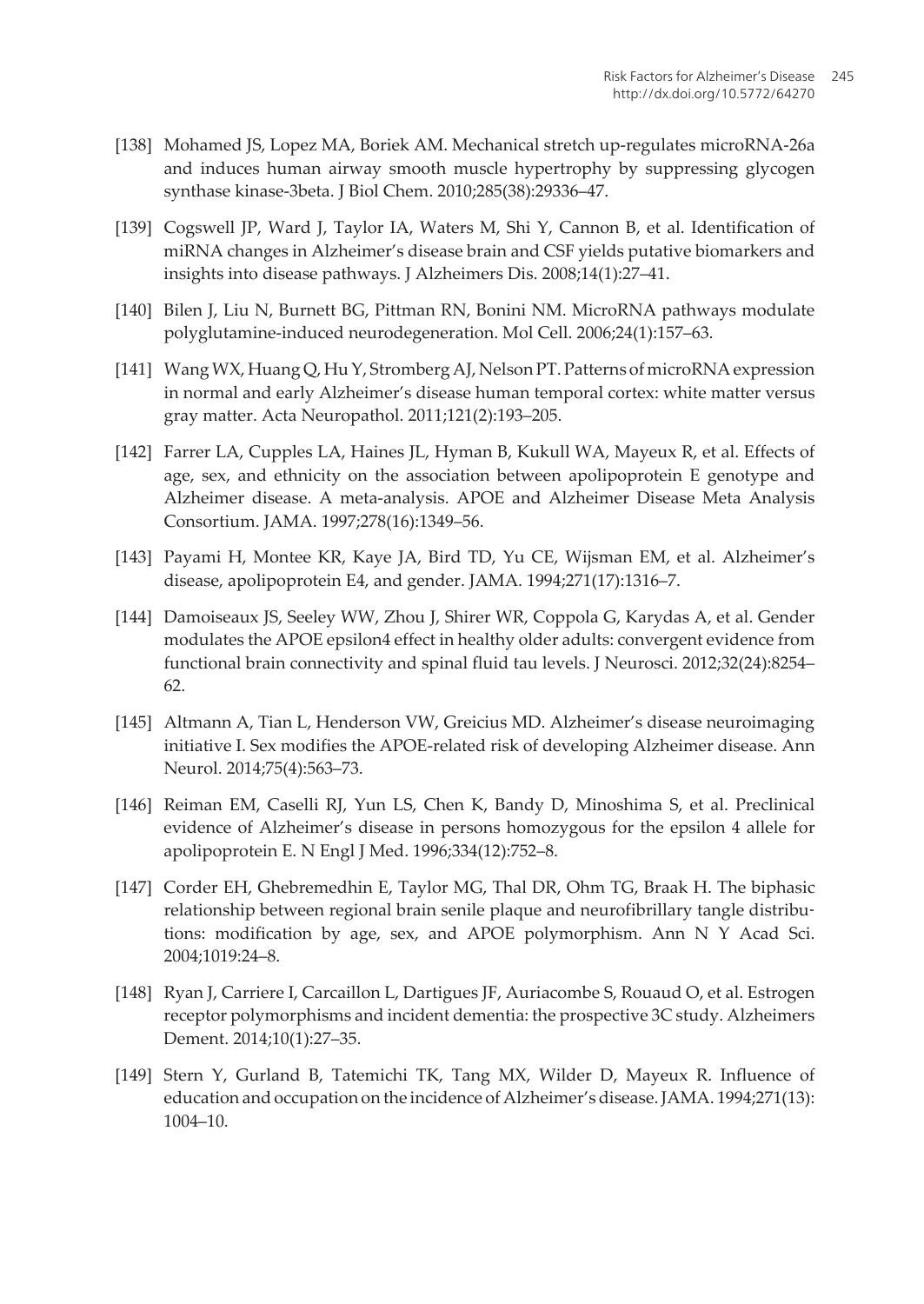- <span id="page-21-0"></span>[150] Letenneur L, Gilleron V, Commenges D, Helmer C, Orgogozo JM, Dartigues JF. Are sex and educational level independent predictors of dementia and Alzheimer's disease? Incidence data from the PAQUID project. J Neurol Neurosurg Psychiatry. 1999;66(2):177–83.
- [151] Fitzpatrick AL, Kuller LH, Ives DG, Lopez OL, Jagust W, Breitner JC, et al. Incidence and prevalence of dementia in the Cardiovascular Health Study. J Am Geriatr Soc. 2004;52(2):195–204.
- [152] Tsvetanov KA, Henson RN, Tyler LK, Razi A, Geerligs L, Ham TE, et al. Extrinsic and intrinsic brain network connectivity maintains cognition across the lifespan despite accelerated decay of regional brain activation. J Neurosci. 2016;36(11):3115–26.
- [153] Wilson RS, Scherr PA, Schneider JA, Tang Y, Bennett DA. Relation of cognitive activity to risk of developing Alzheimer disease. Neurology. 2007;69(20):1911–20.
- [154] Akbaraly TN, Portet F, Fustinoni S, Dartigues JF, Artero S, Rouaud O, et al. Leisure activities and the risk of dementia in the elderly: results from the Three-City Study. Neurology. 2009;73(11):854–61.
- [155] Fratiglioni L, Paillard-Borg S, Winblad B. An active and socially integrated lifestyle in late life might protect against dementia. Lancet Neurol. 2004;3(6):343–53.
- [156] Abbott RD, White LR, Ross GW, Masaki KH, Curb JD, Petrovitch H. Walking and dementia in physically capable elderly men. JAMA. 2004;292(12):1447–53.
- [157] Weuve J, Kang JH, Manson JE, Breteler MM, Ware JH, Grodstein F. Physical activity, including walking, and cognitive function in older women. JAMA. 2004;292(12):1454– 61.
- [158] Podewils LJ, Guallar E, Kuller LH, Fried LP, Lopez OL, Carlson M, et al. Physical activity, APOE genotype, and dementia risk: findings from the Cardiovascular Health Cognition Study. Am J Epidemiol. 2005;161(7):639–51.
- [159] Larson EB, Wang L, Bowen JD, McCormick WC, Teri L, Crane P, et al. Exercise is associated with reduced risk for incident dementia among persons 65 years of age and older. Ann Intern Med. 2006;144(2):73–81.
- [160] Ravaglia G, Forti P, Lucicesare A, Pisacane N, Rietti E, Bianchin M, et al. Physical activity and dementia risk in the elderly: findings from a prospective Italian study. Neurology. 2008;70(19 Pt 2):1786–94.
- [161] Qiu C, Winblad B, Fratiglioni L. The age-dependent relation of blood pressure to cognitive function and dementia. Lancet Neurol. 2005;4(8):487–99.
- [162] Launer LJ, Ross GW, Petrovitch H, Masaki K, Foley D, White LR, et al. Midlife blood pressure and dementia: the Honolulu-Asia aging study. Neurobiol Aging. 2000;21(1): 49–55.